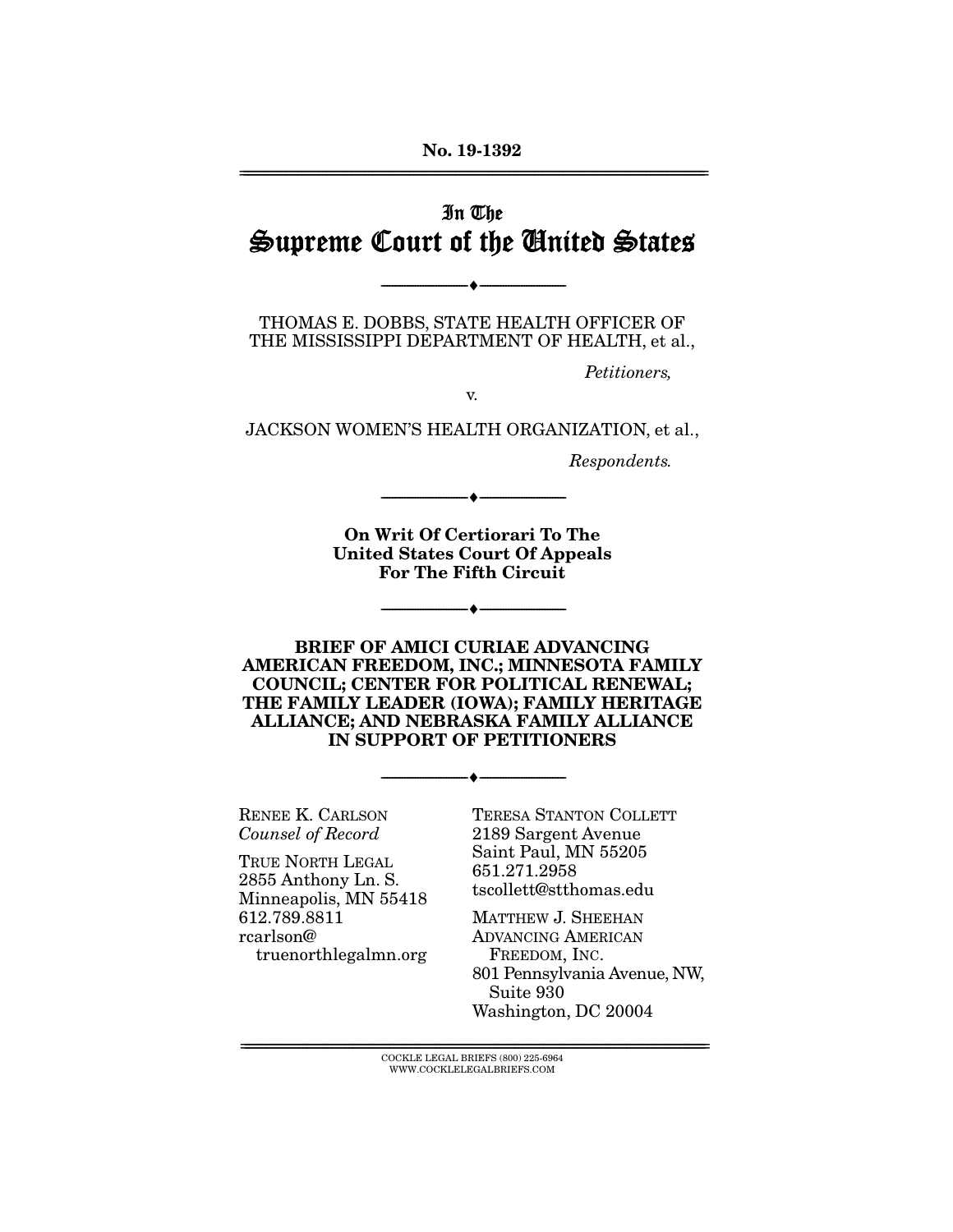# TABLE OF CONTENTS

|      |                                                                                                                                   | $\mathbf{i}$   |
|------|-----------------------------------------------------------------------------------------------------------------------------------|----------------|
|      |                                                                                                                                   | ii             |
|      | STATEMENT OF AMICI INTEREST                                                                                                       | $\mathbf{1}$   |
|      | SUMMARY OF THE ARGUMENT                                                                                                           | $\overline{2}$ |
|      |                                                                                                                                   | $\overline{4}$ |
| Ι.   | Roe and Casey have changed societal ex-<br>pectations regarding sex thus contrib-<br>uting to the destabilization of family       | 4              |
| II.  | Broad access to abortion has contributed<br>to devaluing of mothers in the market-                                                | 8              |
| III. | Roe and Casey Did Not Anticipate the<br>Coercive Potential of Easy Access to Abor-                                                | 11             |
| IV.  | This Court's abortion jurisprudence re-<br>duces the role of parents in guiding chil-<br>dren at a time when their children most  | 13             |
|      | Coerced abortions result in their own<br>a <sub>z</sub>                                                                           | 20             |
| V.   | Roe has led to increased sexual activity by<br>minors, often resulting in grave harm                                              | 22             |
|      | Roe reflected and accelerated chang-<br>$a_{-}$<br>ing social norms that has resulted in<br>increasing sexual assault on girls by | 22             |
|      |                                                                                                                                   | 25             |

i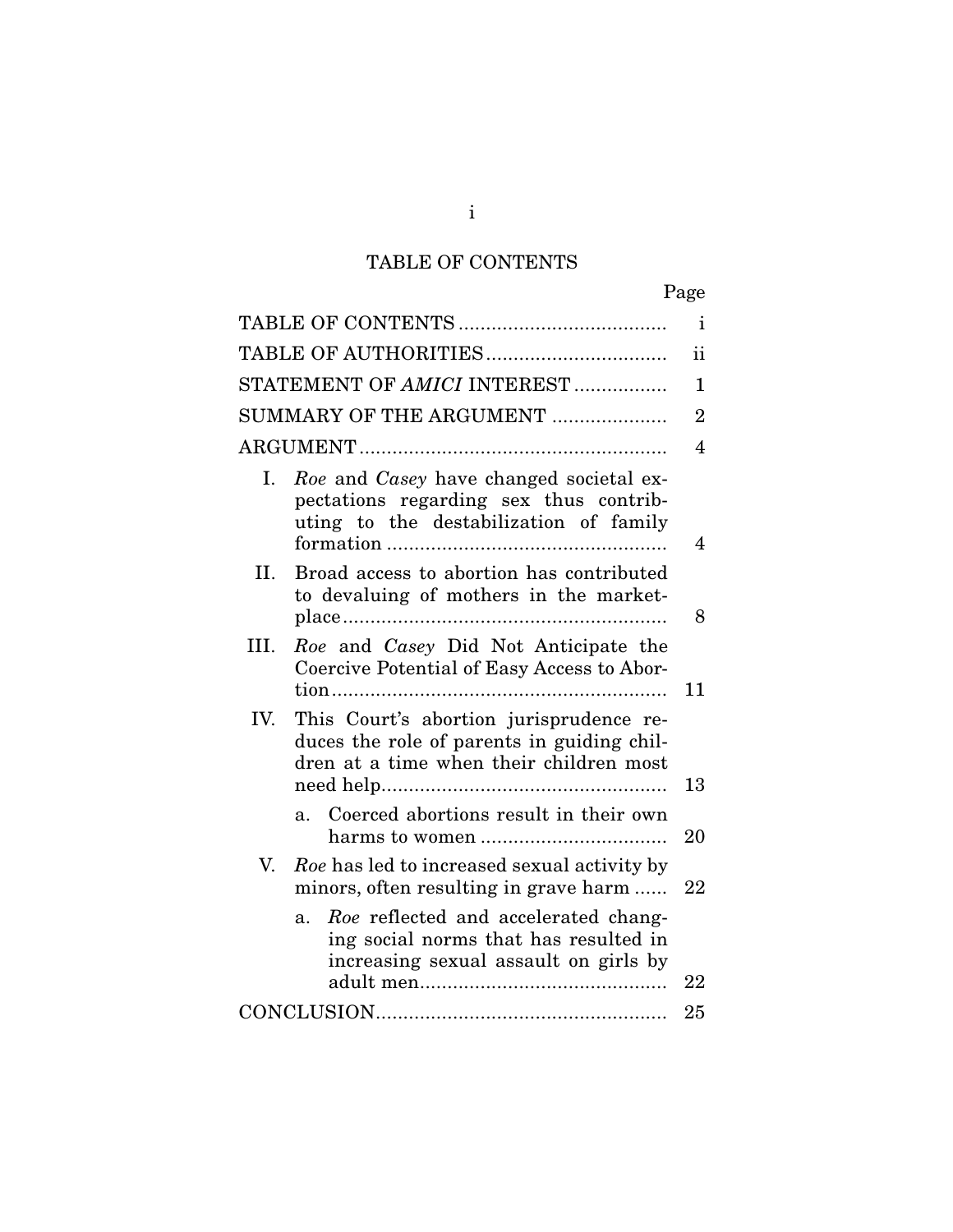# TABLE OF AUTHORITIES

Page

# **CASES**

| Arnold v. the Board of Educ., 880 F.2d 305 (11th                                         |
|------------------------------------------------------------------------------------------|
| Bellotti v. Baird, 443 U.S. 622 (1979)  passim                                           |
| Box v. Planned Parenthood, 139 S.Ct. 1780                                                |
| Carey v. Piphus, 435 U.S. 247 (1978)17                                                   |
| Fuentes v. Shevin, 407 U.S. 67 (1972)18                                                  |
| Hill v. Colorado, 530 U.S. 703 (2000) 10                                                 |
| H. L. v. Matheson, 45 U.S. 398 (1981)13                                                  |
| Moore v. East Cleveland, 431 U.S. 494 (1977)14                                           |
| Ohio v. Akron Ctr. for Reprod. Health, 497 U.S.                                          |
| Parham v. J.R., 442 U.S. 584 (1979)15                                                    |
| Pierce v. Society of Sisters, 268 U.S. 510 (1925)  13, 16                                |
| Planned Parenthood Ass'n of Kansas City, Mo.,<br>Inc. v. Ashcroft, 462 U.S. 476 (1983)14 |
| Planned Parenthood of S.E. Penn. v. Casey, 505                                           |
| Planned Parenthood of S.E. Penn. v. Casey, 744                                           |
|                                                                                          |
| Santosky v. Kramer, 455 U.S. 745 (1982)  18, 19                                          |
| Singleton v. Wulff, 428 U.S. 106 (1976) 17                                               |
| Stanley v. Illinois, 405 U.S. 645 (1972)18                                               |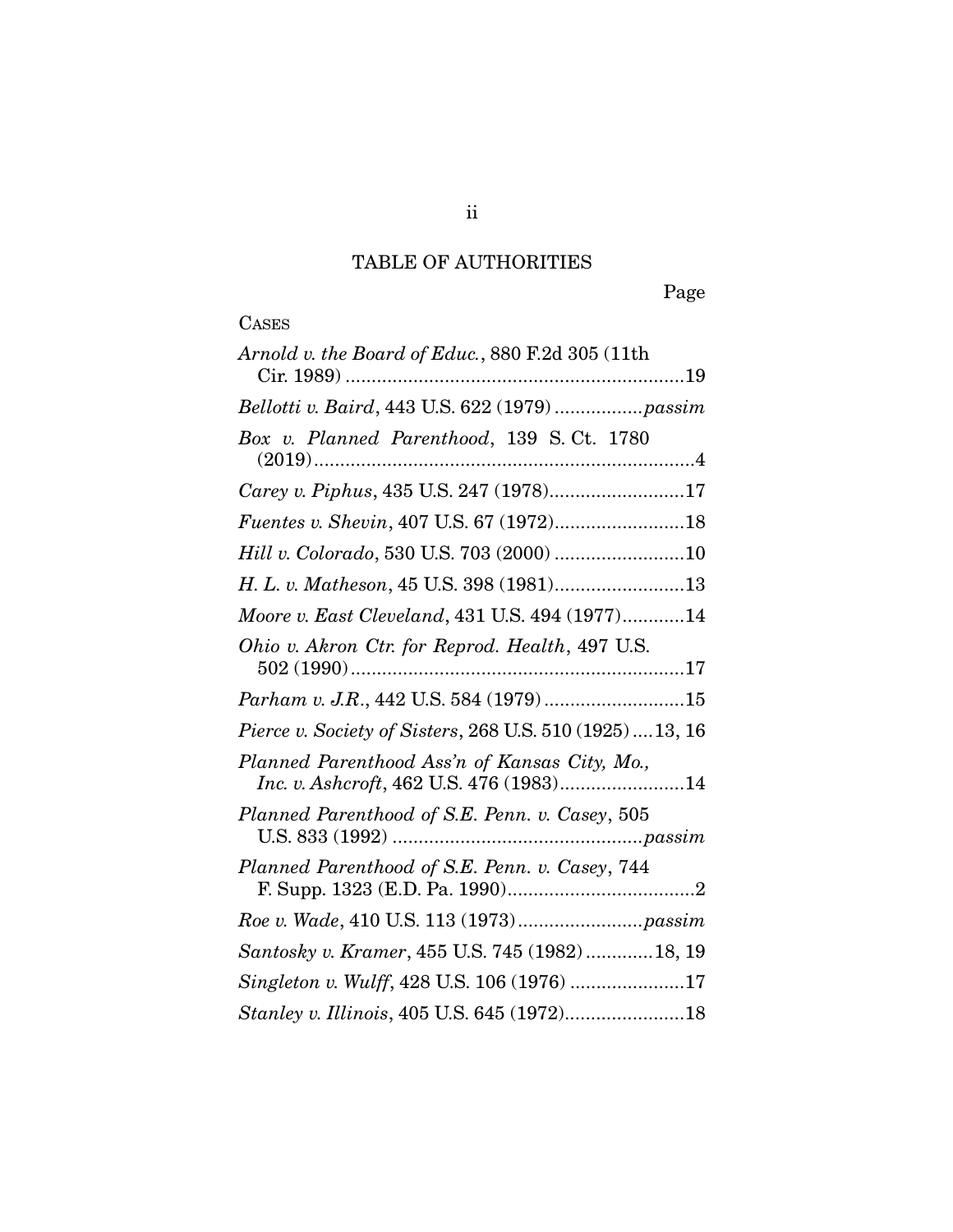Page

| Troxel v. Granville, 530 U.S. 57 (2000)14                                                    |  |
|----------------------------------------------------------------------------------------------|--|
| United Automobile Workers v. Johnson Controls,                                               |  |
| William v. Morrison & Foerster LLP, No. 18-CV-<br>02542-JSC, 2020 WL 1643977 (N.D. Cal. Apr. |  |
|                                                                                              |  |

## STATUTES AND RULES

| Pregnancy Discrimination Act, Pub. L. No. 95-<br>555, 92 Stat. 2076 (1978) (codified as amended |  |
|-------------------------------------------------------------------------------------------------|--|
|                                                                                                 |  |
|                                                                                                 |  |

## OTHER AUTHORITIES

| <i>Abortion</i> , GALLUP, https://news.gallup.com/poll/<br>1576/abortion.aspx (last visited July 28,                                           |
|------------------------------------------------------------------------------------------------------------------------------------------------|
|                                                                                                                                                |
| AMERICANS UNITED FOR LIFE, ABORTION AND<br>MORAL BELIEFS, A SURVEY OF AMERICAN OPIN-                                                           |
|                                                                                                                                                |
| Brief of 240 Women Scholars and Professionals<br>and Prolife Feminist Organizations, as Amici<br>Curiae Supporting Petitioners, Dobbs v. Jack- |
|                                                                                                                                                |
| CBS NEWS/NY TIMES POLL (Jan. 15, 1998)15                                                                                                       |

iii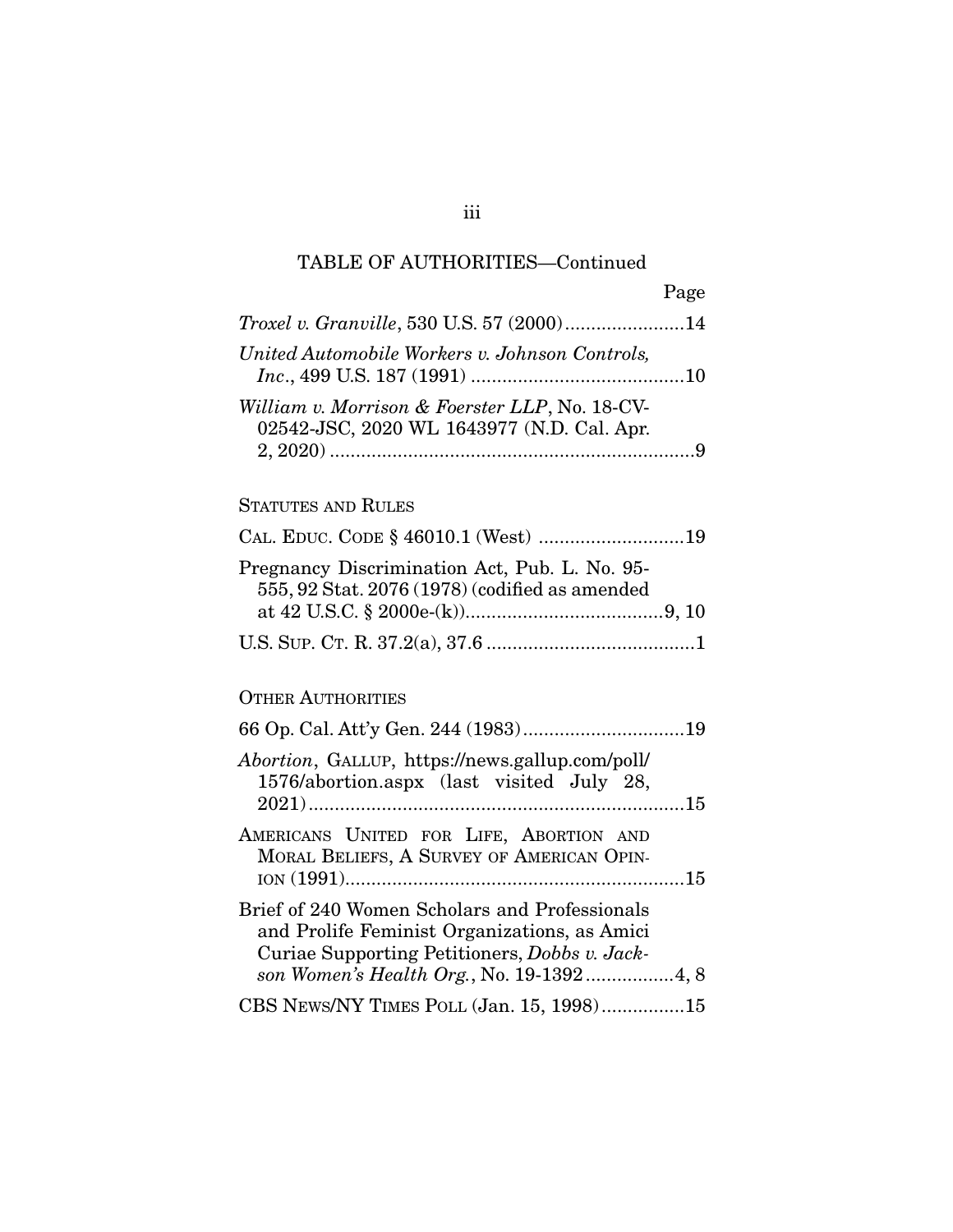| ×<br>۰, |
|---------|
|---------|

| Child Interstate Abortion Notification Act: Hear-<br>ing on HR 748 before the Subcomm. on the<br>Constitution, H. Comm. on the Judiciary,                                                                                                                                         |  |
|-----------------------------------------------------------------------------------------------------------------------------------------------------------------------------------------------------------------------------------------------------------------------------------|--|
| George A. Akerlof, Janet L. Yellen & Michael L.<br>Katz, An Analysis of Out-of-Wedlock Child-<br>bearing in the United States, 111 Q. J. ECON.                                                                                                                                    |  |
| Helen Alvaré, Abortion, Sexual Markets and the<br>Law, in PERSONS, MORAL WORTH AND EMBRYOS                                                                                                                                                                                        |  |
| D. Brown, T.E. Elkins & D.B. Larson, <i>Prolonged</i><br>Grieving After Abortion: A Descriptive Study.                                                                                                                                                                            |  |
| ANDREW J. CHERLIN, THE MARRIAGE-GO-ROUND:<br>THE STATE OF MARRIAGE AND THE FAMILY IN                                                                                                                                                                                              |  |
| COMMITTEE ON UNDERSERVED WOMEN, AMERICAN<br>COLLEGE OF OBSTETRICS AND GYNECOLOGY, RE-<br>PRODUCTIVE AND SEXUAL COERCION, OPINION<br>No. 554 (2013), https://www.acog.org/clinical/<br>clinical-guidance/committee-opinion/articles/<br>2013/02/reproductive-and-sexual-coercion11 |  |
| ANN CRITTENDEN, THE PRICE OF MOTHERHOOD:<br>WHY THE MOST IMPORTANT JOB IN THE WORLD<br>IS STILL THE LEAST VALUED (2001) 10                                                                                                                                                        |  |
| Andrew DeMillo, Two Women Also Tell Of Abor-<br>tions; Workers Come Forward After First D.C.                                                                                                                                                                                      |  |

iv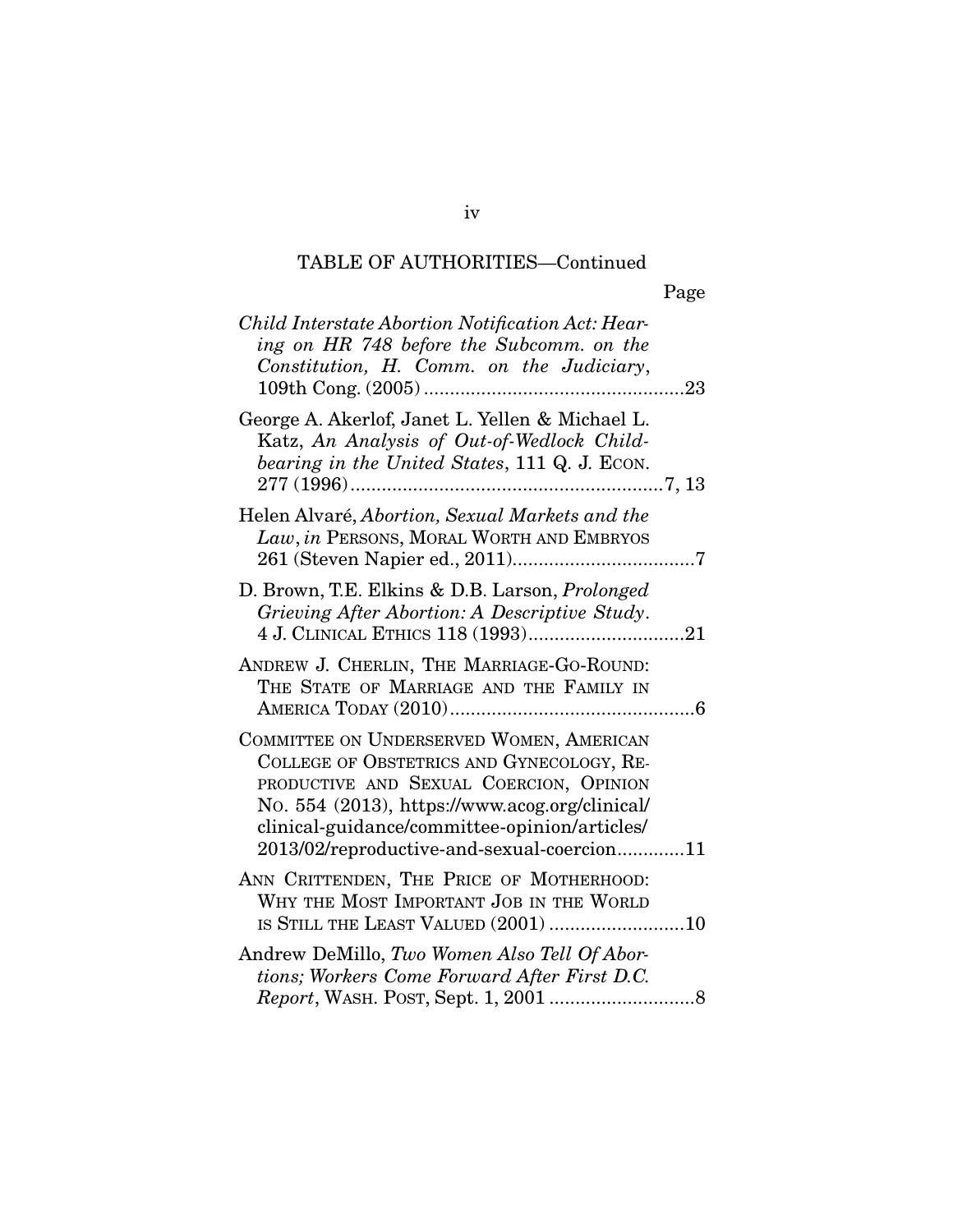| Andrew DeMillo, D.C. Pregnancy Test Require-<br>ment Dropped, WASH. POST, Sept. 20, 20019                                                                                                                                                             |
|-------------------------------------------------------------------------------------------------------------------------------------------------------------------------------------------------------------------------------------------------------|
| Renzo Downey, Poll Shows Strong Support for<br>Parental Consent Legislation, FLA. POL. (Feb.<br>13, 2020), https://floridapolitics.com/archives/<br>319018-parental-consent-support-at-2-to-1-in-                                                     |
| Stephanie Ebbert, <i>Poll Finds Support for—and</i><br>Discomfort with-Expanding Abortion Access<br>in Mass., BOST. GLOBE (Dec. 11, 2020. 4:40 AM),<br>https://www.bostonglobe.com/2020/12/11/metro/<br>poll-shows-support-discomfort-with-expanding- |
| KATHRYN EDIN AND MARIA KEFALAS, PROMISES I<br>CAN KEEP: WHY POOR WOMEN PUT MOTHER-                                                                                                                                                                    |
| GALLUP/CNN/USA TODAY POLL, ABORTION (Jan.                                                                                                                                                                                                             |
| HAMILTON COLL. NAT'L YOUTH POLLS & ZOGBY<br>INT'L, GUNS, GAYS AND ABORTION (Jan. 2006),<br>http://www.hamilton.edu/news/polls/HotButton                                                                                                               |
| Stanley K. Henshaw & Kathryn Kost, Parental<br><b>Involvement in Minors' Abortion Decisions, 24</b>                                                                                                                                                   |
| Jacquelyn A. Harvey-Knowles, An Examination<br>of Women's Decision-making Processes During<br>Unplanned Pregnancy, 13 QUAL. RSCH. REP.                                                                                                                |

v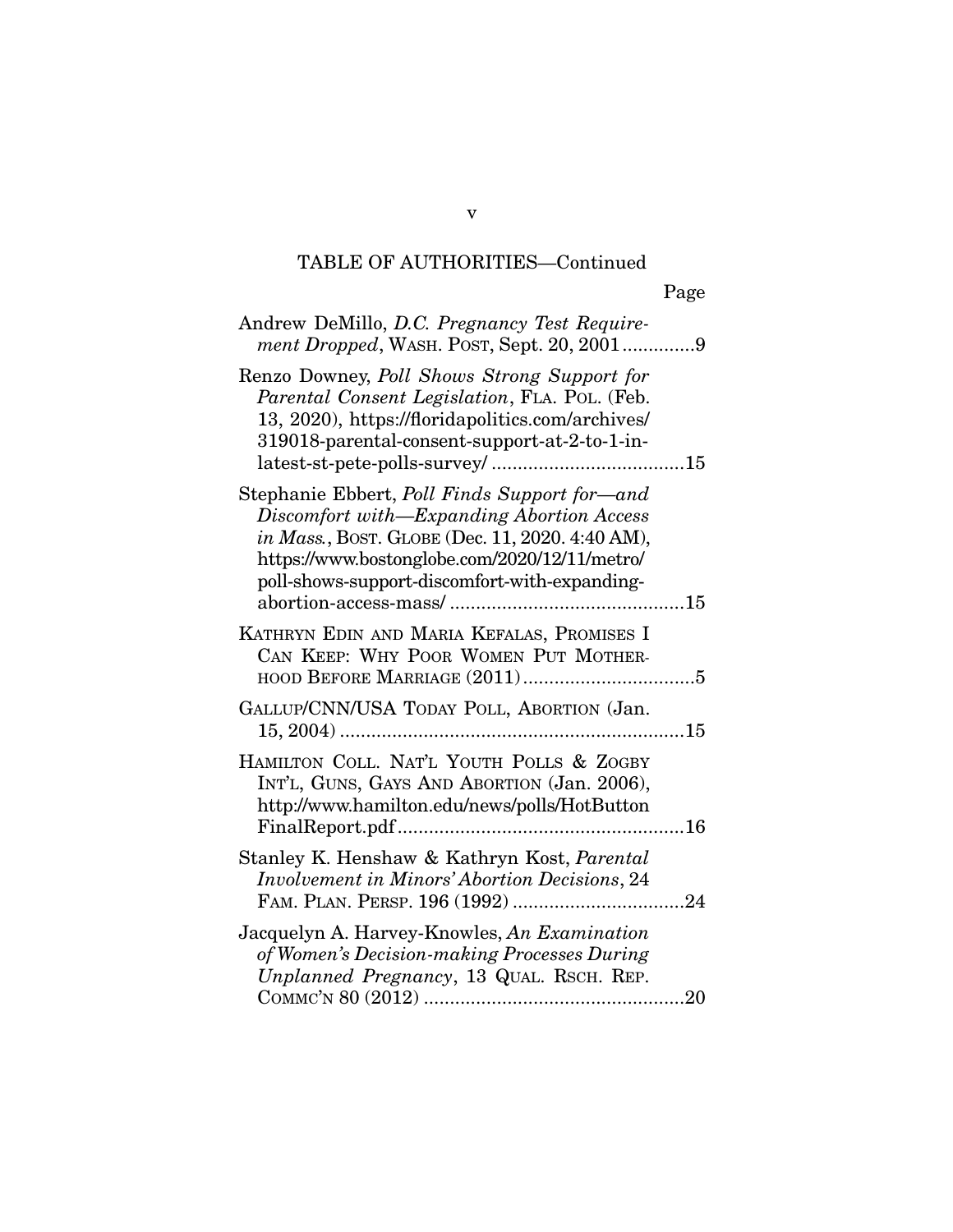| KAISER FAM. FOUND. & MTV, SEX LAWS: YOUTH<br>OPINION ON SEXUAL HEALTH ISSUES IN THE 2000<br>ELECTION (October, 2000), https://www.kff.org/wp-<br>content/uploads/2000/09/3069-t-young-people-                                                  |  |
|------------------------------------------------------------------------------------------------------------------------------------------------------------------------------------------------------------------------------------------------|--|
| Natalie Kitroeff & Jessica Silver-Greenberg,<br>Pregnancy Discrimination Is Rampant Inside<br>America's Biggest Companies, N.Y. TIMES (Feb.<br>8, 2019), https://www.nytimes.com/interactive/<br>2018/06/15/business/pregnancy-discrimination. |  |
| Lynn Marie Kohm, Roe's Effect on Family Law,<br>71 WASH. & LEE L. REV. 1339 (2014)3, 12                                                                                                                                                        |  |
| Gretchen Livingston, The Changing Profile of<br>Unmarried Parents, PEW RSCH. CTR. (Apr. 23,<br>2018), https://www.pewresearch.org/-trends/<br>2018/04/25/the-changing-profile-of-unmarried-                                                    |  |
| Sigrid Luhr, Signaling Parenthood: Managing<br>the Motherhood Penalty and Fatherhood Pre-<br>mium in the U.S. Service Sector, 34 GENDER                                                                                                        |  |
| Michael Males, Teens and Older Partners, Re-<br>CAPP (2004), http://recapp.etr.org/recapp/index.<br>cfm?fuseaction=pages.TheoriesDetail&PageID=                                                                                                |  |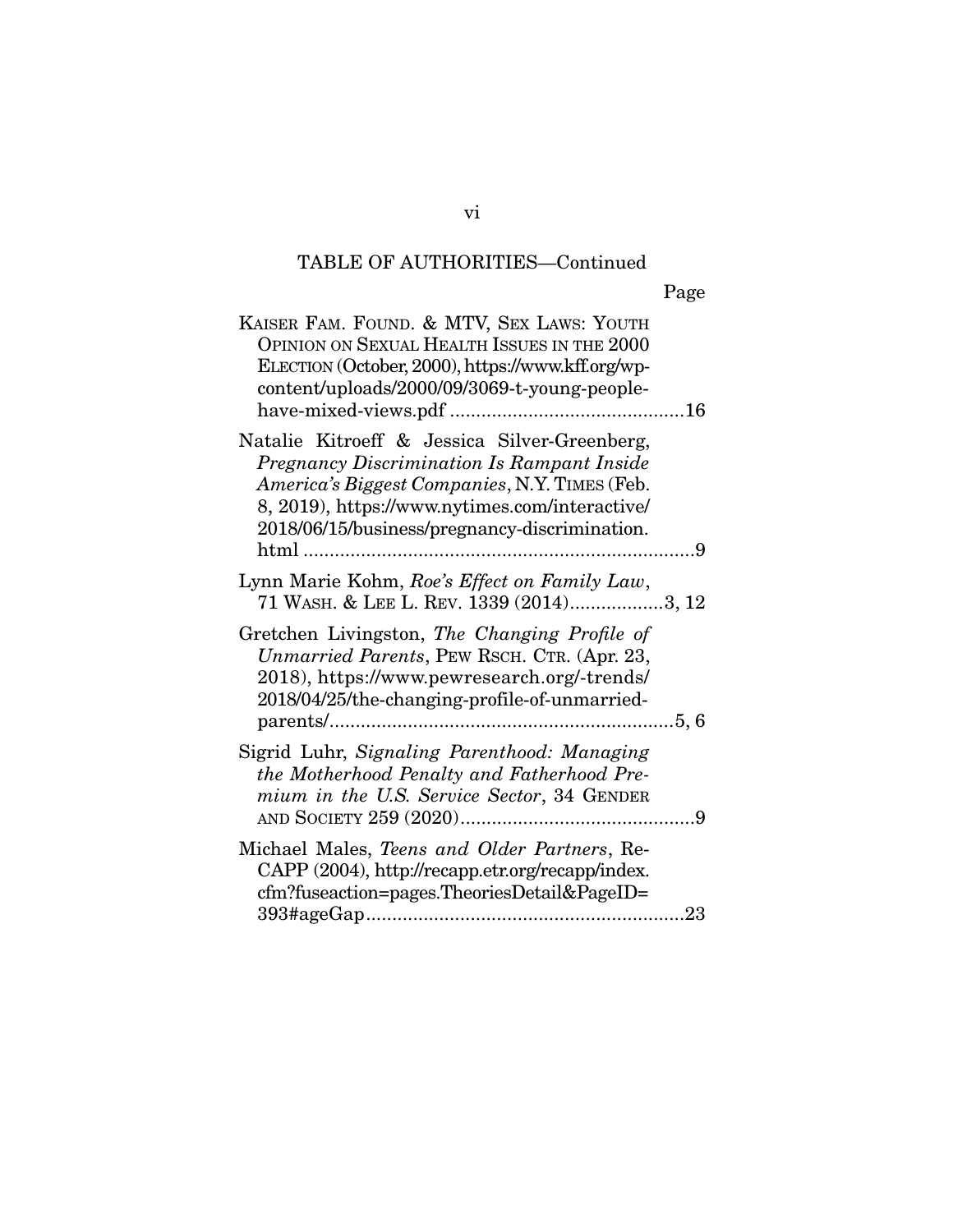| Michael Males, Adult Involvement in Teenage<br>Childbearing and STD, 346 LANCET 64 (1995) 24                                                                                                     |
|--------------------------------------------------------------------------------------------------------------------------------------------------------------------------------------------------|
| Elizabeth Miller & Jay Silverman, Reproductive<br>Coercion and Partner Violence: Implications<br>for Clinical Assessment of Unintended Preg-<br>nancy. 5 EXPERT REV. OBSTETRICS & GYNECOL-       |
| Alysia Montaño, Nike Told Me to Dream Crazy,<br>Until I Wanted a Baby, N.Y. TIMES (May 12,<br>2019), https://www.nytimes.com/2019/05/12/                                                         |
| Ann M. Moore, et al., Male Reproductive Control<br>of Women who Have Experienced Intimate<br>Partner Violence in the United States, 70 Soc.                                                      |
| NAT'L CTR. FOR HEALTH STAT., DHHS PUB. NO.<br>(PHS) 95-1257, REP. TO CONG. ON OUT-OF-WED-<br>LOCK CHILDBEARING (1995), http://www.cdc.gov/                                                       |
| GRAEME R. NEWMAN, U.S. DEPT. OF JUST., OFF. OF<br>CMTY. ORIENTED POLICING SERVS., THE EXPLOI-<br>TATION OF TRAFFICKED WOMEN 6 (2006), http://<br>www.cops.usdoj.gov/Publications/e02061007.pdf11 |
| PEW RSCH. CTR. FOR THE PEOPLE AND THE PRESS,<br>ABORTION AND THE RIGHTS OF TERROR SUS-<br>PECTS TOP COURT ISSUES (Aug. 3, 2005)15                                                                |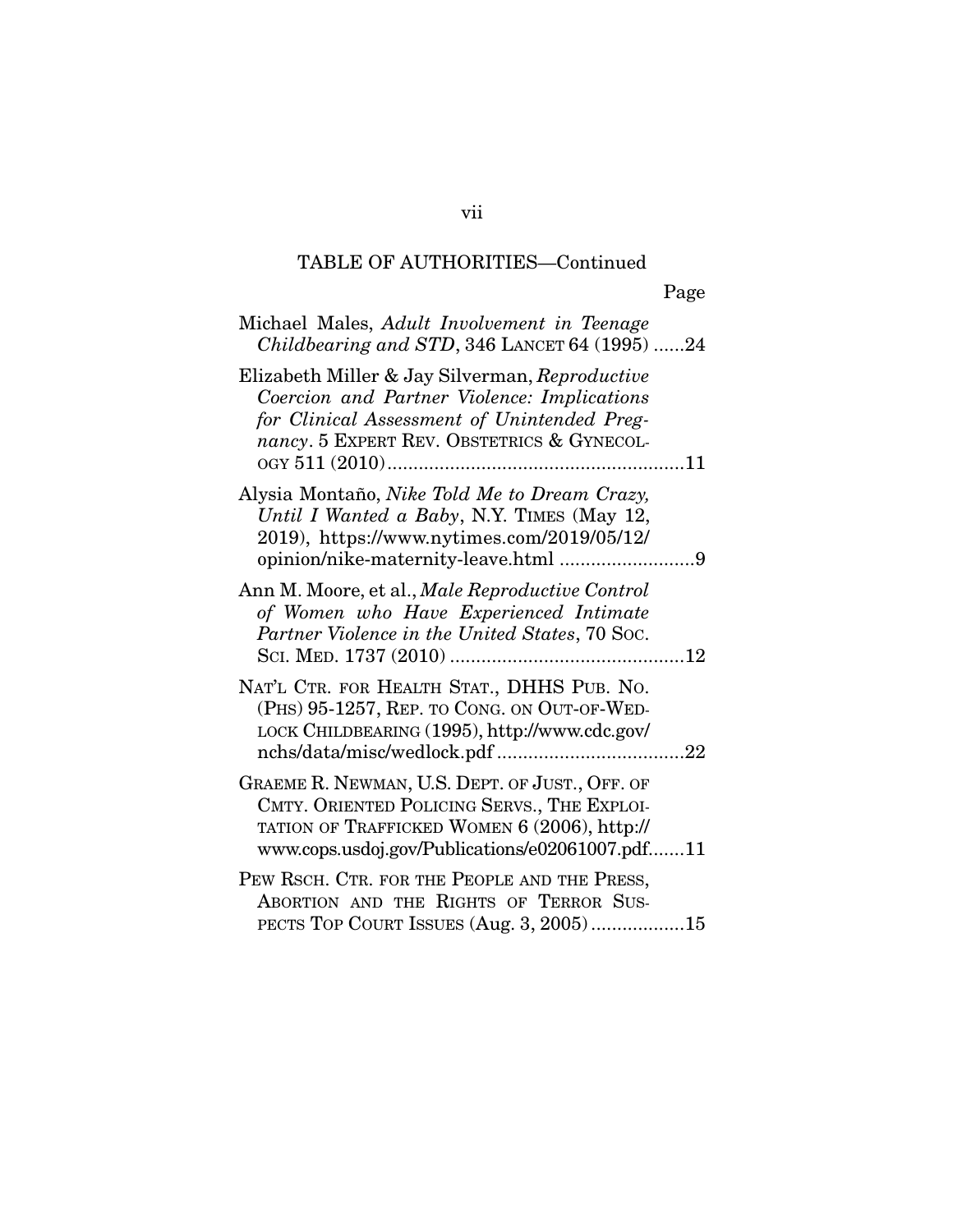| David C. Reardon, The Abortion and Mental<br>Health Controversy: A Comprehensive Litera-<br>ture Review of Common Ground Agreements,<br>Disagreements, Actionable Recommendations,<br>and Research Opportunities. 6 SAGE OPEN<br>MED. (2018), https://www.ncbi.nlm.nih.gov/pmc/ |  |
|---------------------------------------------------------------------------------------------------------------------------------------------------------------------------------------------------------------------------------------------------------------------------------|--|
| MARK REGNERUS & JEREMY UECKER, PREMARITAL                                                                                                                                                                                                                                       |  |
| David M. Smolin, The Jurisprudence of Privacy<br>in a Splintered Supreme Court, 75 MARQ. L.                                                                                                                                                                                     |  |
| Pamela Warrick & Pamela Zeckman, The Abor-<br>tion Profiteers, CHI. SUN-TIMES, Special Re-                                                                                                                                                                                      |  |
| WIRTHLIN GROUP SURVEY, PUBLIC OPINION, MAY-<br>JUNE 1989, LIFE/CONTEMPORARY AMERICAN FAM-                                                                                                                                                                                       |  |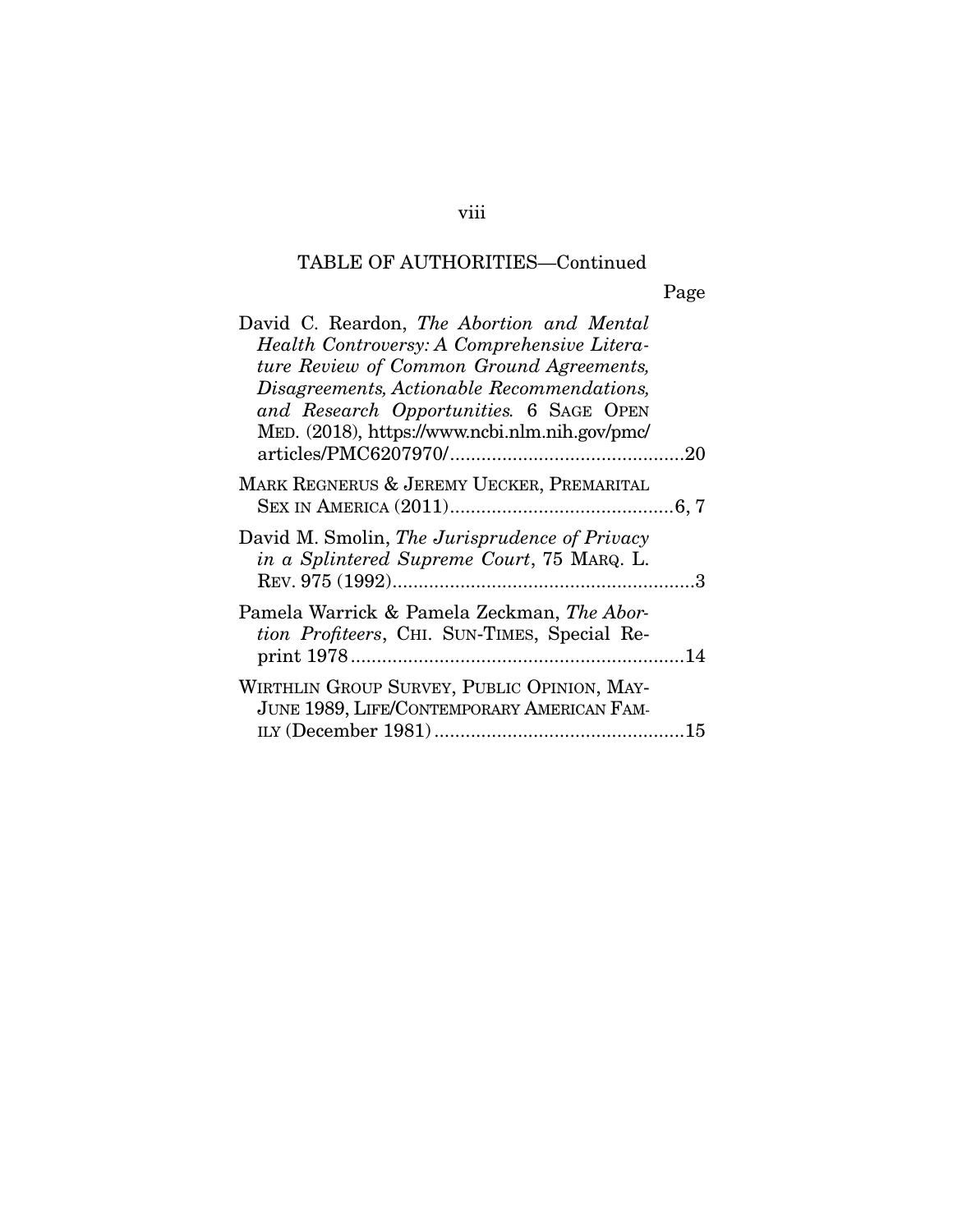#### **STATEMENT OF** *AMICI* **INTEREST**<sup>1</sup>

Founded by Vice President Mike Pence, Advancing American Freedom, Inc. (AAF) is a nonprofit organization that promotes and defends policies that elevate traditional American values, most fundamental among them respect for the sanctity of human life, as well as those that foster American prosperity at home and American strength abroad. AAF defends, promotes, and amplifies pro-life policies adopted in recent years that protect the right to life and seeks to restore respect for the sanctity of life to its foundational place at the center of American law.

 Minnesota Family Council and four additional family policy organizations are nonprofit organizations that promote research and education to encourage, strengthen and protect American families, including pro-life policies. This group of like-minded organizations further believe that all human beings are made in the image and likeness of God and that the family is the basic unit of society. Flourishing families depend upon healthy marriages and strong relationships between parents and children. Minnesota Family Council, Center for Political Renewal, The Family Leader (Iowa), Family Heritage Alliance, and Nebraska Family Alliance work to secure the sanctity of human life

<sup>&</sup>lt;sup>1</sup> As required by Rule  $37.2(a)$ , counsel of record for each party has consented to the filing of this amici brief. Pursuant to Rule 37.6, amici state that no counsel for a party authored this brief in whole or in part, and no person other than the *amici* and its counsel made any monetary contribution intended to fund the preparation or submission of this brief.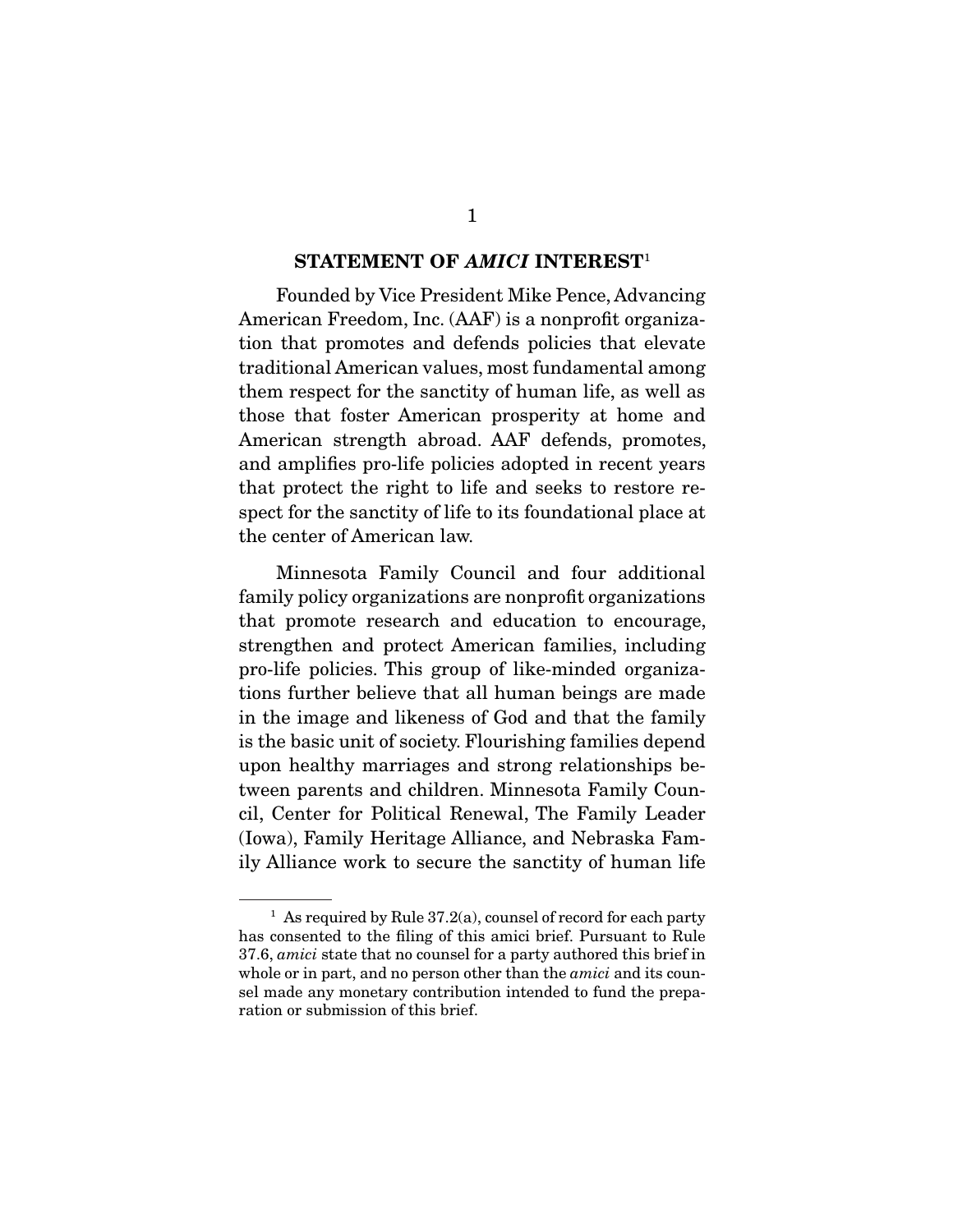in Minnesota and states across the country, respectively, to limit the continuing damage that Roe v. Wade and its progeny have inflicted on the relationships of men to women, and on those of parents with their children.

#### **SUMMARY OF THE ARGUMENT**

 $\overbrace{\hspace{2.5cm}}^{\bullet}$   $\overbrace{\hspace{2.5cm}}^{\bullet}$ 

In Roe v. Wade, this Court held that the Fourteenth Amendment contained an implied right of privacy requiring judicial protection of abortion. 410 U.S. 113 (1973). In Planned Parenthood v. Casey, 505 U.S. 833 (1992), a plurality of this Court affirmed Roe's holding in large part based on its view that "people have organized intimate relationships and made choices that define their views of themselves and their places in society in reliance on the availability of abortion in the event that contraception should fail." Id. at 856. There was little or no record support for the plurality's novel finding of "societal reliance" on a right to abortion. See Casey, 505 U.S. at 992 (Scalia J., dissenting) (noting that the plurality "relies extensively on nonrecord materials, and in reliance upon them adds a number of factual conclusions of its own"); Planned Parenthood of S.E. Penn. v. Casey, 744 F. Supp. 1323, 1329–1372 (E.D. Pa. 1990), aff 'd in part, rev'd in part, 947 F.2d 682 (3d Cir. 1991), aff 'd in part, rev'd in part, 505 U.S. 833 (1992). Indeed, undermining any notion of reliance on the availability of abortion, the Justices candidly admitted that "[a]bortion is customarily chosen as an unplanned response to the consequence of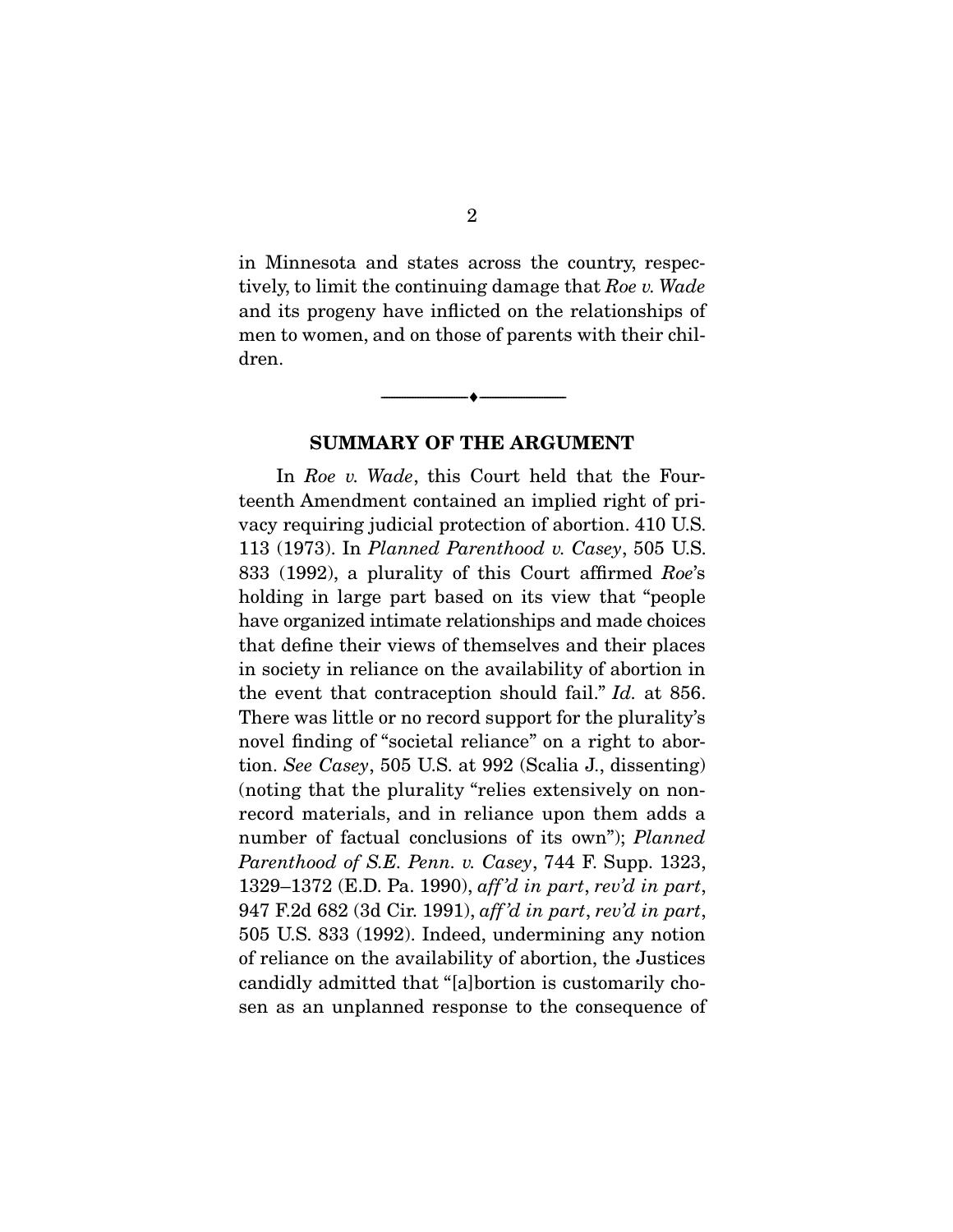unplanned activity or to the failure of conventional birth control." Casey, 505 U.S. at 856.

 Societal developments since Roe and Casey were decided indicate that this Court's disregard for the value of human life, and its minimization of society's fundamental interest in protecting unborn children, have substantially harmed people's "views of themselves and their places in society," Casey, 505 U.S. at 856, and that these harms have been particularly damaging to women. A number of deleterious social conditions have emerged that bear some relationship to current unfettered access to abortion. See Lynn Marie Kohm, Roe's Effect on Family Law, 71 WASH. & LEE L. REV. 1339 (2014) (characterizing legal developments as reflecting "an expansion of the concept of increasing individuality and a contracting sense of community"); David M. Smolin, The Jurisprudence of Privacy in a Splintered Supreme Court, 75 MARQ. L. REV. 975, 980– 83 (1992) (stating that the Court erred in creating "certain implicit constitutional understandings about the relationship between government and the family").

 Among these developments are first, declining formation of families with accompanying increases in family instability and single parent households (many living in poverty). Second, unrestricted access to abortion in some instances encourages pregnancy discrimination by employers who, based on the Court's jurisprudence and abortion advocates' public rhetoric, see pregnancy as just one personal choice among many. Third, both women and children's mental wellbeing and happiness have suffered. Fourth, non-marital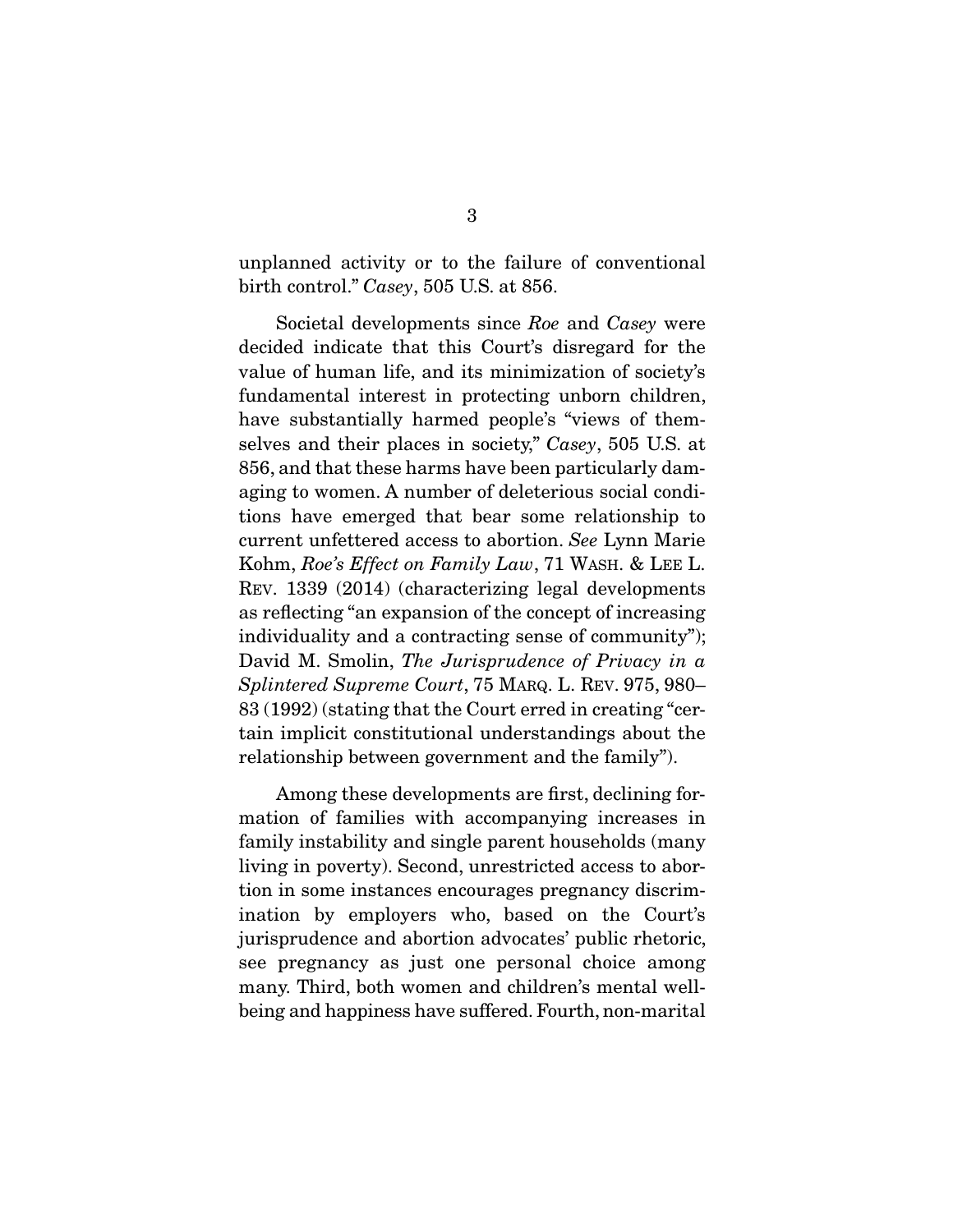sexual activity has increased with simultaneous increases in unintended pregnancies, and coerced abortions. Finally, abortion has increasingly been justified (and made available) as a tool of eugenics—for the elimination of "excess" unborn children, or children of the wrong sex, race, or suffering from a disability. See Box v. Planned Parenthood, 139 S. Ct. 1780, 1783–1793 (2019) (per curiam) (Thomas, J., concurring).

 In short, the Casey plurality's factual assumptions about the role of abortion in people's lives took no account of potential societal harms that have actually come to pass in the wake of Roe. Based on the actual harms that have emerged, in part due to unfettered access to abortion, this Court should overrule both cases, and return the power to ban or regulate pre-viability abortions to the states.

#### **ARGUMENT**

 $\overbrace{\hspace{2.5cm}}^{\bullet}$   $\overbrace{\hspace{2.5cm}}^{\bullet}$ 

## **I.** *Roe* **and** *Casey* **have changed societal expectations regarding sex thus contributing to the destabilization of family formation.**

A group of women scholars and professionals have carefully analyzed public data on the relationship of abortion and various indicators of women's social and economic participation and have provided that data to this Court. Brief of 240 Women Scholars and Professionals and Prolife Feminist Organizations, as Amici Curiae Supporting Petitioners, Dobbs v. Jackson Women's Health Org., No. 19-1392. These amici have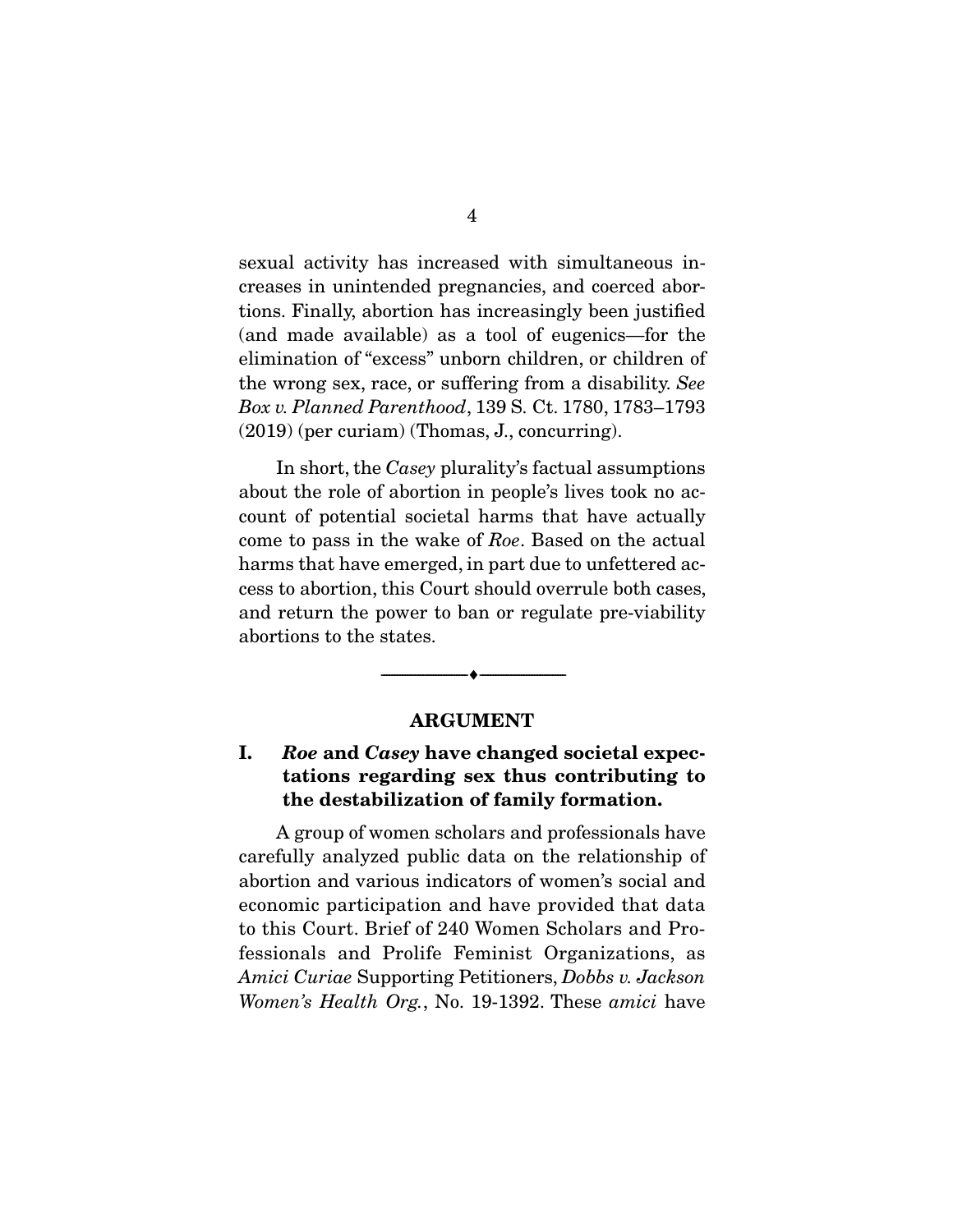identified several harmful effects that may have resulted from unlimited access to abortion. Among them is that "easy access to abortion tends to change sexual behavior in favor of greater sexual risk-taking, which disincentivizes contraceptive use and leads to more uncommitted sexual relations." Id. at 35.

 In their introduction to Promises I Can Keep: Why Poor Women Put Motherhood Before Marriage, sociologists Kathryn Edin and Maria Kefalas note "Children born to married mothers face only one quarter the chance of experiencing parental breakup by age five as those born to unmarried women. Unmarried partners who break up often move to new relationships with astonishing speed. . . . But these new relationships are often also unstable." KATHRYN EDIN & MARIA KEFALAS, PROMISES I CAN KEEP: WHY POOR WOMEN PUT MOTHER-HOOD BEFORE MARRIAGE 2 (2011). They note that from 1982 through 2011, "the rate of nonmarital childbearing among white high school dropouts has doubled—from 21 percent to 43 percent—while the change has been even more dramatic among those whites with a high school diploma but no college degree—increasing from 5 percent to 34 percent." Id. at 3.

 Non-marital households are not necessarily "singleparent households"; but increasingly may be led by a cohabiting couple. Gretchen Livingston, The Changing Profile of Unmarried Parents, PEW RSCH. CTR. (Apr. 23, 2018), https://www.pewresearch.org/social-trends/ 2018/04/25/the-changing-profile-of-unmarried-parents/. Nonetheless, cohabiting relationships are less stable than marriage, and therefore subject to a more intense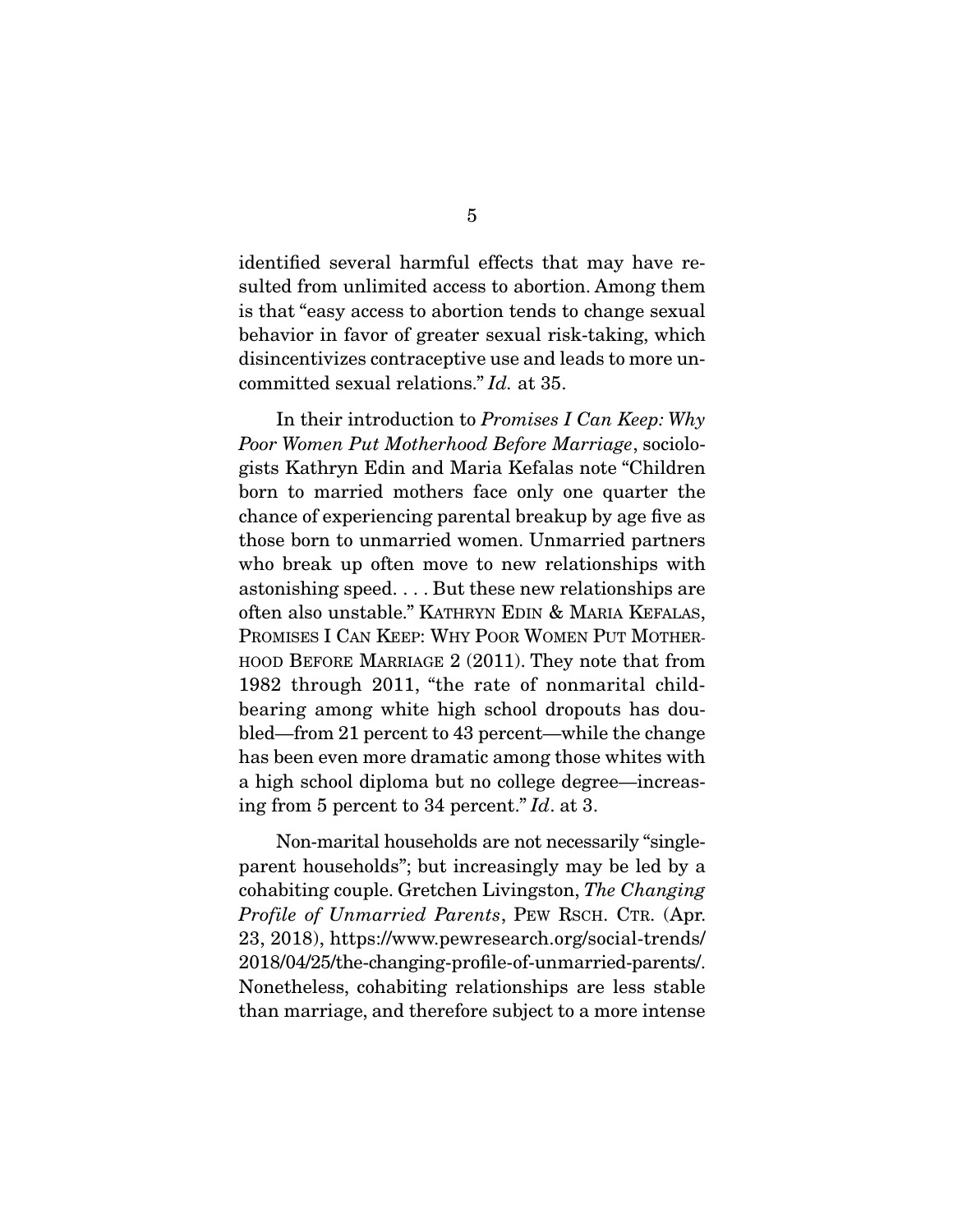form of the "marriage-go-round" described in Andrew Cherlin's book with that title. See ANDREW J. CHERLIN, THE MARRIAGE-GO-ROUND: THE STATE OF MARRIAGE AND THE FAMILY IN AMERICA TODAY (2010). Such instability has negative effects on the well-being of children, as measured by financial security, educational achievement, as well as emotional and physical health. For example, "16% of unmarried parents living with a partner are living below the poverty line, while about one-fourth (27%) of solo parents are. In comparison, just 8% of married parents are living in poverty." Livingston, supra.

 While it is unclear what the exact relationship of the current access to abortion is to declining marriage rates, the data shows a high correlation for young white women between abortion, drinking, and a large number of sexual partners outside of marriage. MARK REGNERUS & JEREMY UECKER, PREMARITAL SEX IN AMER-ICA 30 (2011). Having more sexual partners makes stable marriages and families more difficult to achieve. With sex readily available outside of marriage many young adults see marriage an encumbrance.

Their decision to delay makes sense from a sexual economic perspective: they can access sex relatively easily outside of marriage, they can obtain many of the perceived benefits of marriage by cohabiting rather than marrying, they encounter few social pressures from peers to marry, they don't wish to marry someone who already has a child, and they want to experience the joys and freedoms of singleness as long as they can.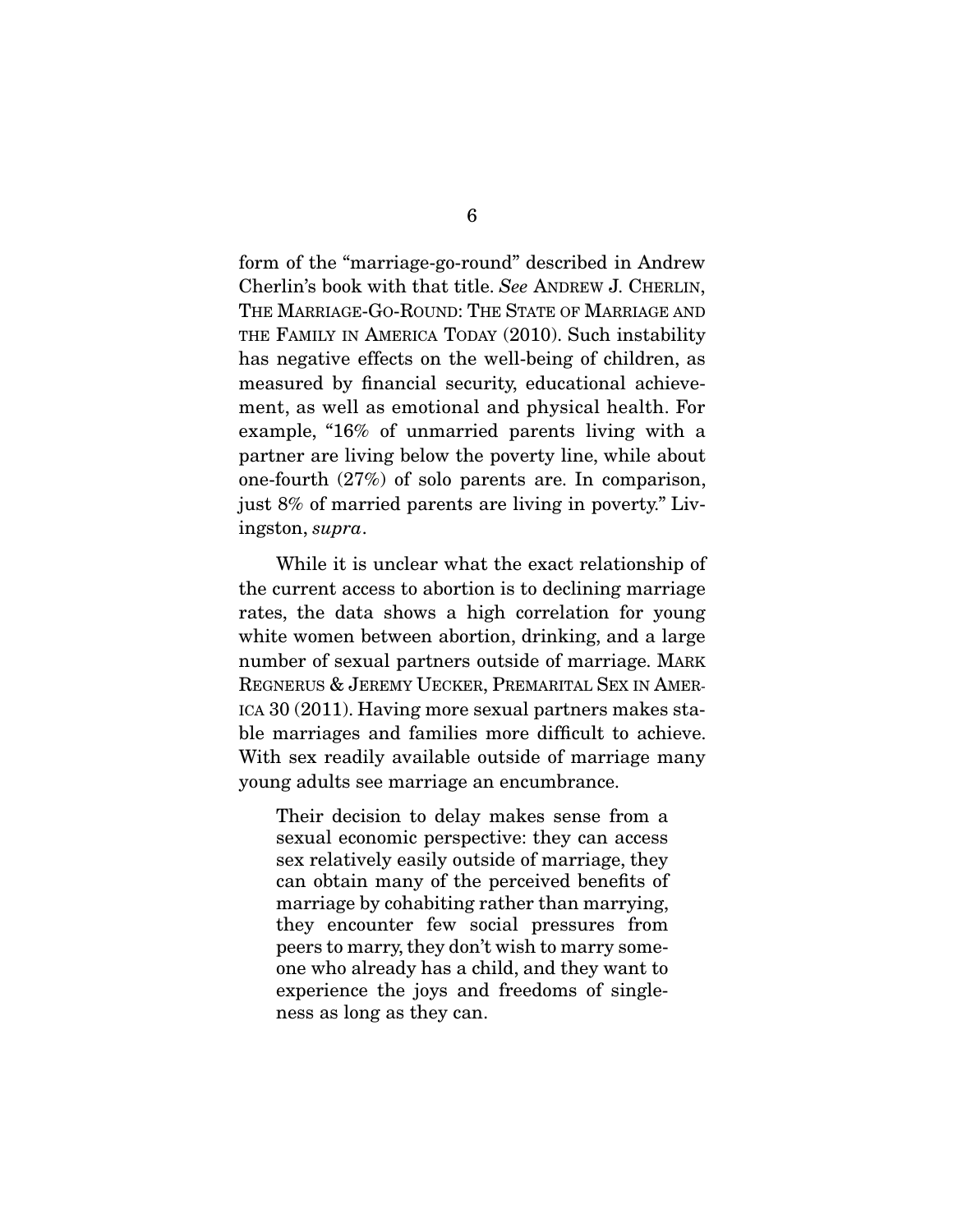REGNERUS & UECKER, at 175. See also George A. Akerlof, Janet L. Yellen & Michael L. Katz, An Analysis of Outof-Wedlock Childbearing in the United States, 111 Q. J. ECON. 277, 281 (1996) ("By making the birth of the child the physical choice of the mother, the sexual revolution has made marriage and child support a social choice of the father."); Helen Alvaré, Abortion, Sexual Markets and the Law in PERSONS, MORAL WORTH AND EMBRYOS 261 (Steven Napier ed., 2011).

Amici do not claim that this Court's abortion jurisprudence is the direct cause of the decline of marriage and the instability of family formation today. Rather the claim is more modest, but important. Sexual markets develop in response to innumerable factors, some cultural, some economic, some physical. To many the availability of abortion disconnects sex from childbearing, and seemingly reduces the personal cost and risk in having multiple sexual partners. This, in turn, leads to increased sexual activity, which leads to more unplanned pregnancies with partners who are only marginally connected emotionally and unwilling to commit to the rewarding, but challenging, task of raising a child together. Thus, children either become victims of abortion or are born into homes with more limited resources than if a sexual ethics of commitment and exclusivity were the norm. This is just one of the bitter fruits of Roe and its progeny.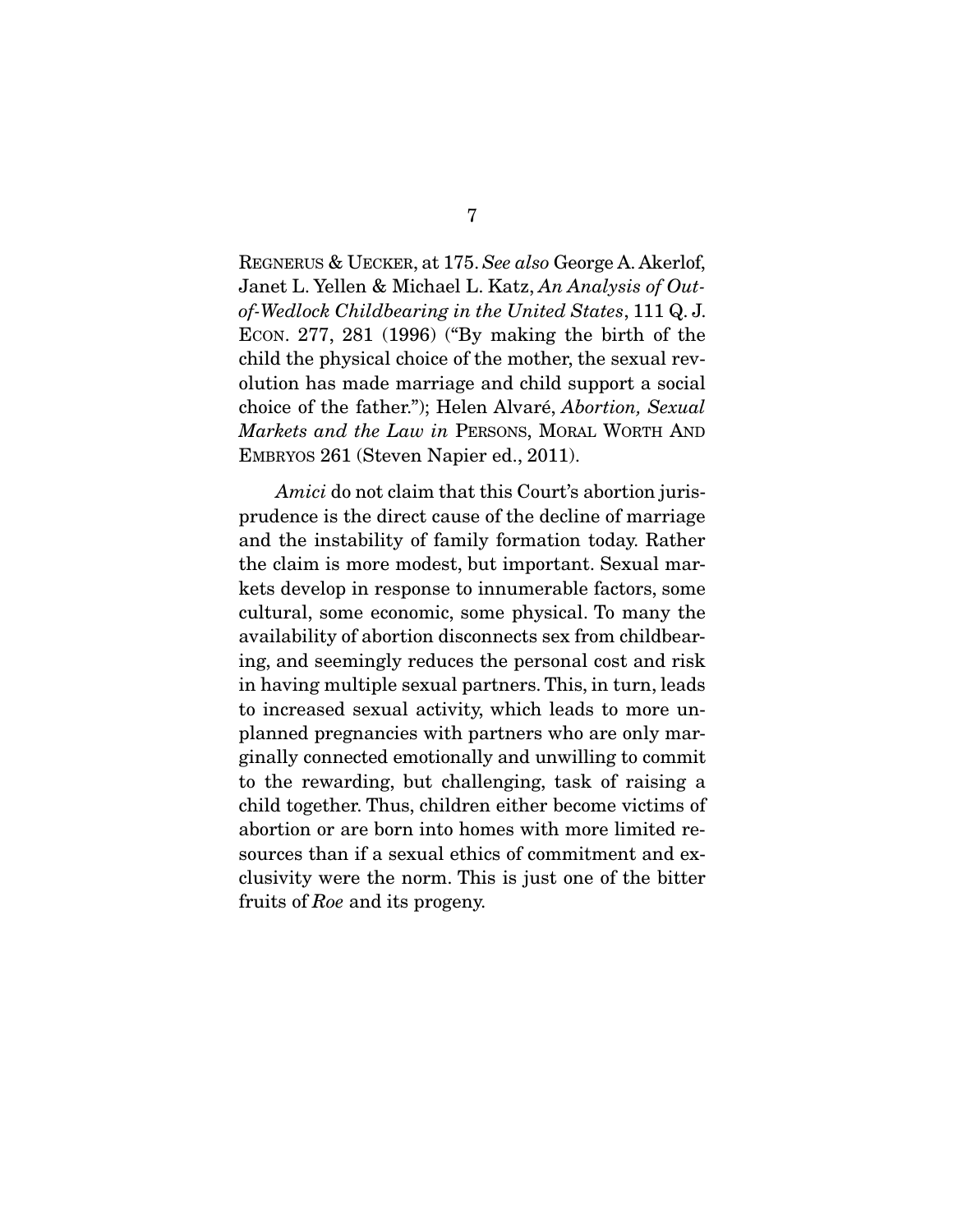## **II. Broad access to abortion has contributed to devaluing of mothers in the marketplace.**

 "[W]idespread availability of abortion and 'abortion as equality' arguments also confirm public and private actors' inclinations to avoid expensive accommodations for women with children in educational and work settings." Brief of 240 Women Scholars and Professionals, supra, at 38. The data provided by these scholars and professional women undermines the Casey plurality's claim that unfettered access to abortion has facilitated women's ability "to participate equally in the economic and social life of the nation." See Casey, 505 U.S. at 856.

Roe's proclamation that abortion is purely a woman's private decision has fostered employer disregard and even disdain, for pregnancy. Roe, 410 U.S. at 153. A tragic example of this resulted from the hiring and training practices of the District of Columbia in the early 2000's. Three Washington, D.C., emergency medical services workers had abortions after a supervisor threatened that new employees would be fired if they became pregnant or took medical leave during their first year of employment. Andrew DeMillo, Two Women Also Tell Of Abortions; Workers Come Forward After First D.C. Report, WASH. POST, Sept. 1, 2001, at B01. After reports of these events emerged, it was revealed that the District of Columbia has required pregnancy tests for female applicants to the police, fire, and emergency medical services for years. If a woman's pregnancy test was positive, any offer of employment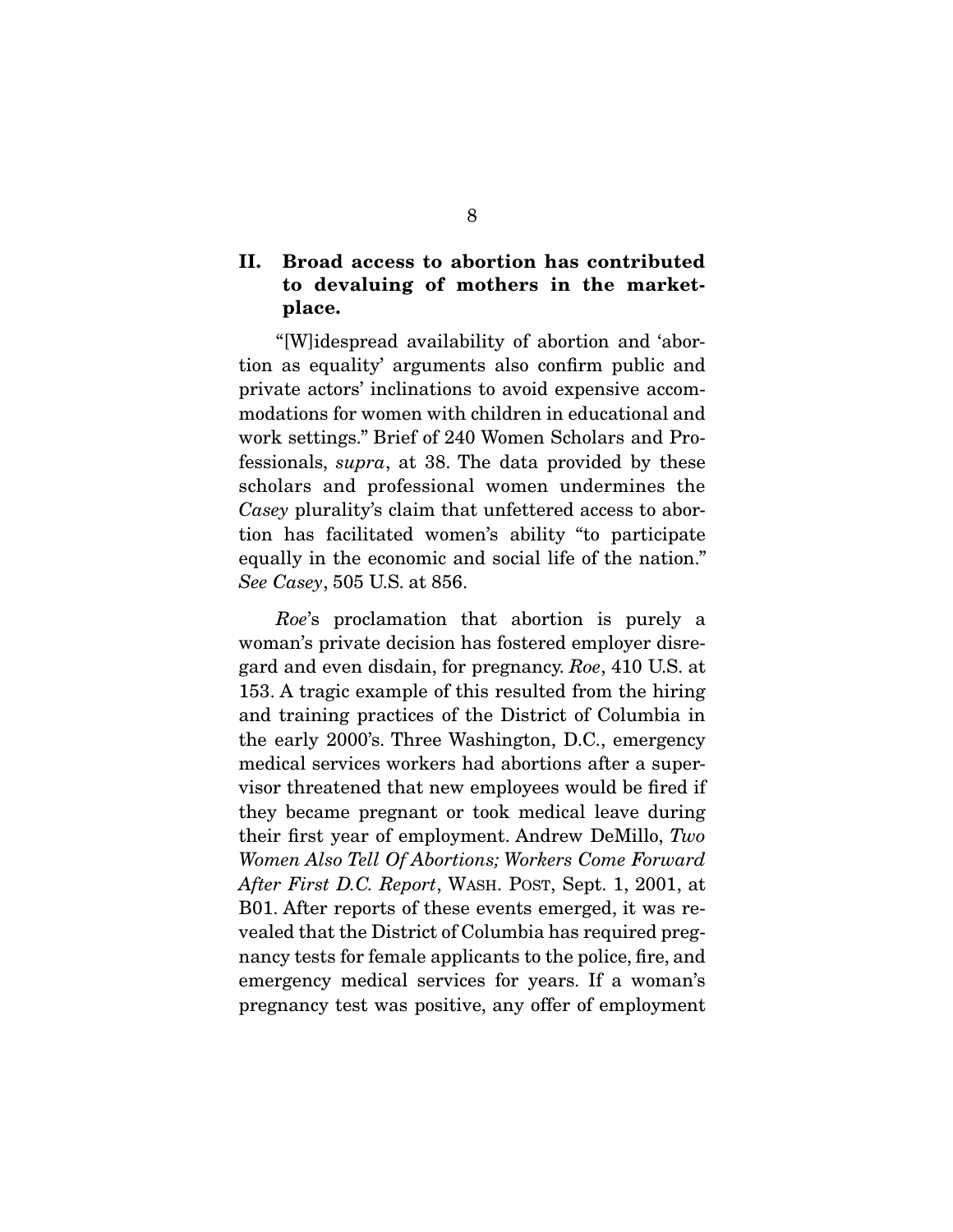was "put on hold." Andrew DeMillo, D.C. Pregnancy Test Requirement Dropped, WASH. POST, Sept. 20, 2001, at B01. Conditioning women's employment on not being pregnant at the time of hiring, and firing women if they became pregnant during the first year of employment clearly violated, and still violates, federal antidiscrimination law. See Pregnancy Discrimination Act, Pub. L. No. 95-555, 92 Stat. 2076 (1978) (codified as amended at 42 U.S.C. § 2000e-(k)). Yet it took a public outcry before the policy was changed.

 Sadly, twenty years later women continue to suffer from pregnancy discrimination in all walks of life, from Olympic track stars to stockbrokers and big firm lawyers to Walmart bakery workers. See Alysia Montaño, Nike Told Me to Dream Crazy, Until I Wanted a Baby, N.Y. TIMES (May 12, 2019), https://www.nytimes.com/ 2019/05/12/opinion/nike-maternity-leave.html; Natalie Kitroeff & Jessica Silver-Greenberg, Pregnancy Discrimination Is Rampant Inside America's Biggest Companies, N.Y. TIMES (Feb. 8, 2019), https://www.ny times.com/interactive/2018/06/15/business/pregnancydiscrimination.html; William v. Morrison & Foerster LLP, No. 18-CV-02542-JSC, 2020 WL 1643977 (N.D. Cal. Apr. 2, 2020) (suit brought by associates claiming that they were subject to the "motherhood penalty," whereby mothers suffer discrimination in hiring, pay and promotion, compared to childless women and men). See also Sigrid Luhr, Signaling Parenthood: Managing the Motherhood Penalty and Fatherhood Premium in the U.S. Service Sector, 34 GENDER AND SOCIETY 259 (2020) ("In fact, Crittenden argues that 'the pay gap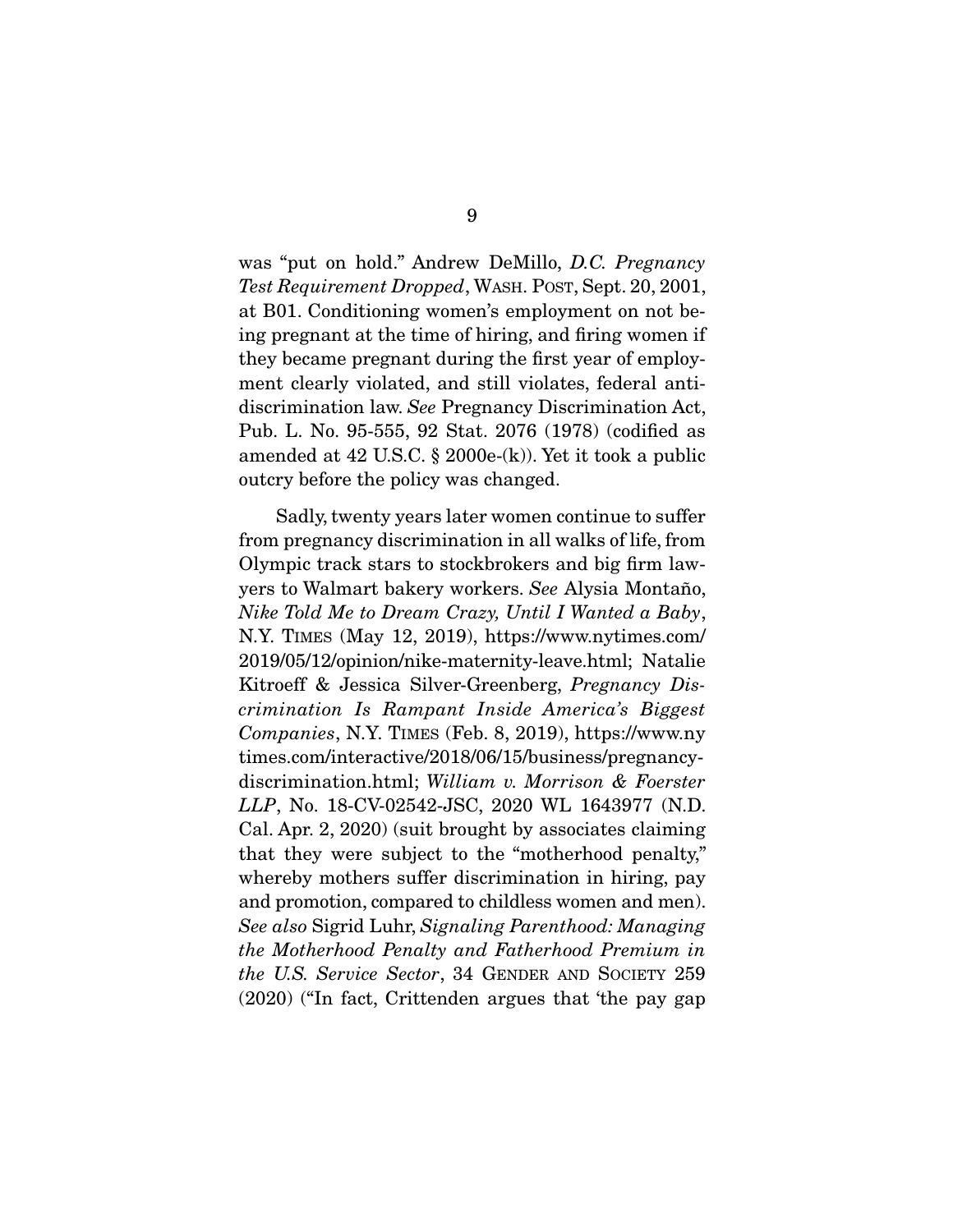between mothers and nonmothers under the age of thirty-five is now larger than the wage gap between young men and women.'") (quoting ANN CRITTENDEN, THE PRICE OF MOTHERHOOD: WHY THE MOST IMPORTANT JOB IN THE WORLD IS STILL THE LEAST VALUED 94 (2001)).

 This discrimination continues to exist, notwithstanding that pregnancy discrimination has been against the law for over 40 years. Pregnancy Discrimination Act, 42 U.S.C.  $\S 2000e-(k)$ . Yet, pregnancy discrimination is entirely consistent with the logic of abortion jurisprudence, which treats continuing a pregnancy as a woman's purely personal choice, and deems anticipated economic impact alone sufficient justification to terminate the life of an unborn child. See Casey, 505 U.S. at 887–898 (striking down requirement that husbands' be notified of wives' intention to obtain abortions); United Automobile Workers v. Johnson Controls, Inc., 499 U.S. 187 (1991) (fetal protection policy excluding fertile women from part of manufacturing process, based on evidence that workplace exposure to lead could permanently damage women's reproduction health, violated Title VII prohibition against sex discrimination); and *Hill v. Colo*rado, 530 U.S. 703 (2000) (upholding statute creating 8-foot floating no-speech zones surrounding women entering abortion clinics).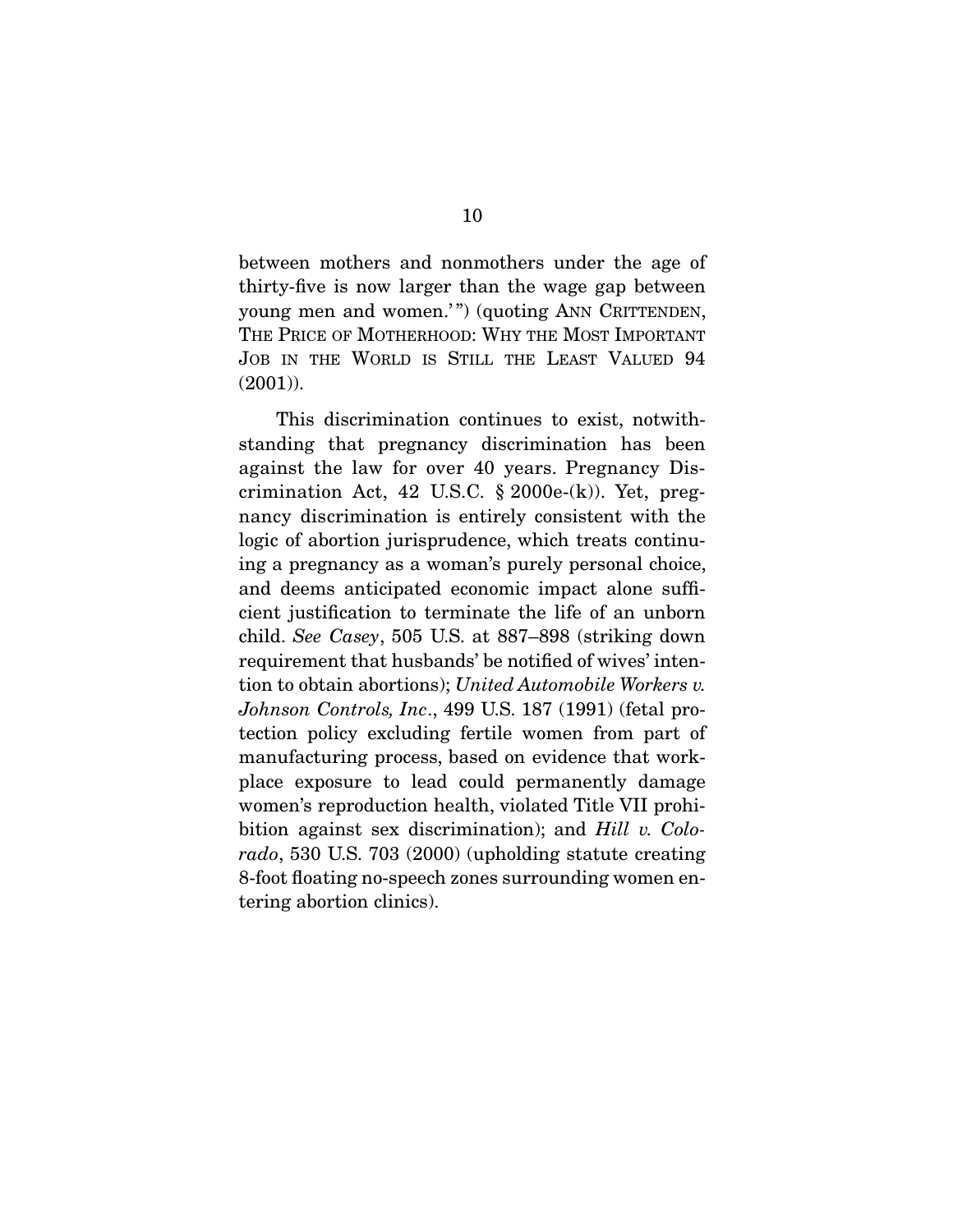## **III.** *Roe* **and** *Casey* **Did Not Anticipate the Coercive Potential of Easy Access to Abortion.**

Employers are not alone in attempting to coerce women to abort. "Reproductive coercion" is a form of Intimate Partner Violence in which someone uses threats or violence to enforce his or her decision regarding the pregnancy outcome of another. Elizabeth Miller & Jay Silverman, Reproductive Coercion and Partner Violence: Implications for Clinical Assessment of Unintended Pregnancy.  $5$  EXPERT REV. OBSTETRICS  $\&$ GYNECOLOGY 511 (2010). This can include "forcing a female partner to terminate a pregnancy when she does not want to, or injuring a female partner in a way that may cause a miscarriage." COMMITTEE ON UNDER-SERVED WOMEN, AMERICAN COLLEGE OF OBSTETRICS AND GYNECOLOGY, REPRODUCTIVE AND SEXUAL COERCION, OPINION NO. 554 (2013), https://www.acog.org/clinical/ clinical-guidance/committee-opinion/articles/2013/02/ reproductive-and-sexual-coercion. Victims of human trafficking are particularly susceptible to efforts to force them to abort. GRAEME R. NEWMAN, U.S. DEPT. OF JUST., OFF. OF CMTY. ORIENTED POLICING SERVS., THE EXPLOITATION OF TRAFFICKED WOMEN 6 (2006) (Clients and handlers of trafficked women in the sex trade deny the women prenatal care or medical care in case of pregnancy, infections or injury, and force them to have abortions), http://www.cops.usdoj.gov/Publications/ e02061007.pdf.

Studies reveal reproductive coercion can sometimes be exercised through demands that a woman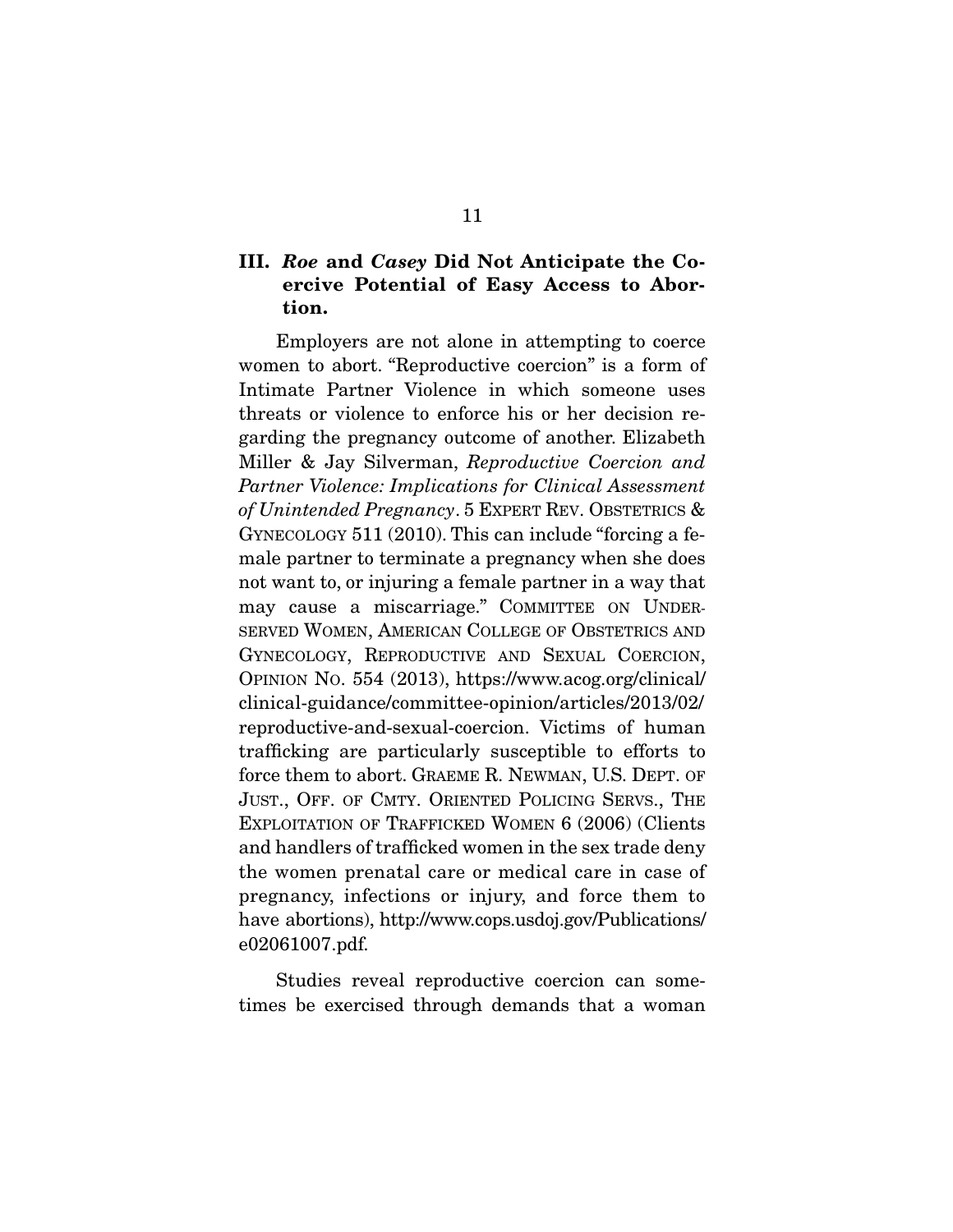continue her pregnancy, but it is far more common that sexual partners (or others) demand that a woman abort her child. Ann M. Moore, et al., Male Reproductive Control of Women who Have Experienced Intimate Partner Violence in the United States, 70 Soc. Sci. MED. 1737 (2010). Some men threatened to hurt the woman with the intention of bringing about the end of the pregnancy. Id. at 1741. Moore's study revealed that of women experiencing reproductive coercion, 75% of the pregnancies ended in abortion. In the majority of cases the abortions were due to the partner's demands for abortion. Id.

 Reproductive coercion is particularly common among those who have no, or only a weak, emotional connection with the pregnant woman. See Lynn Marie Kohm, Roe's Effect on Family Law, 71 WASH. & LEE L. REV. 1339, 1352–53, 1372–74 (2014). Victims of human trafficking are particularly likely to be subjected to coercion by their handlers.

 Abortion has sometimes been described as "a man's solution to what he perceives to be the woman's problem." That is precisely the view of women and their place in the world that Casey encourages, teaching society that it has no responsibility, duty, or even ability to revere and protect unborn children in a wide array of circumstances. The foregoing studies demonstrate that this Court's teaching has harmed women's relationships with men and employers alike. See Kohm, supra, at 1352–53, 1372–74.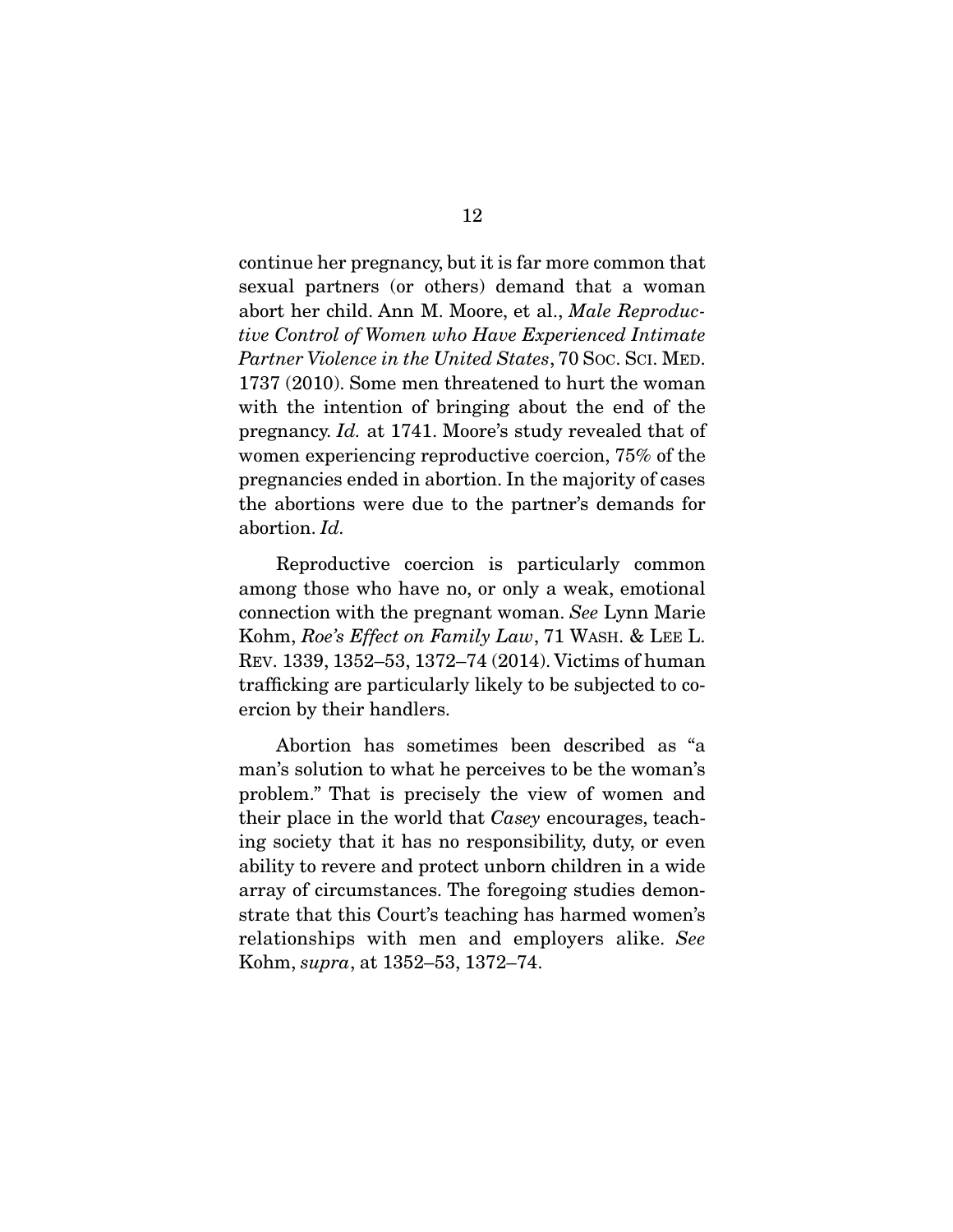### **IV. This Court's abortion jurisprudence reduces the role of parents in guiding children at a time when their children most need help.**

Roe and Casey created not only open access to abortion, but an expectation that abortion is an option that women and girls should consider. George A. Akerlof, Janet L. Yellen & Michael L. Katz, An Analysis of Out-of-Wedlock Childbearing in the United States, 111 Q. J. ECON. 277, 281 (1996). This has been particularly damaging to young girls, who are more vulnerable to manipulation by those having an interest in making the abortion decision for them. "The State commonly protects its youth from adverse governmental action and from their own immaturity by requiring parental consent to or involvement in important decisions by minors." Pierce v. Society of Sisters, 268 U.S. 510, 535 (1925). Ironically, the Court's abortion exception to the general rule that parental consent is required for major life decisions by children has actually made such manipulation far easier, while sometimes depriving the girls and the courts of crucial information. H. L. v. Matheson, 45 U.S. 398, 411 (1981) ("Parents can provide medical and psychological data, refer the physician to other sources of medical history, such as family physicians, and authorize family physicians to give relevant data."); Bellotti v. Baird, 443 U.S. 622, 641 (1979) (Bellotti II) (plurality opinion) (Parents are more likely to "know or be able to recognize ethical, qualified physicians, or to have the means to engage such professionals" and to be "able to distinguish the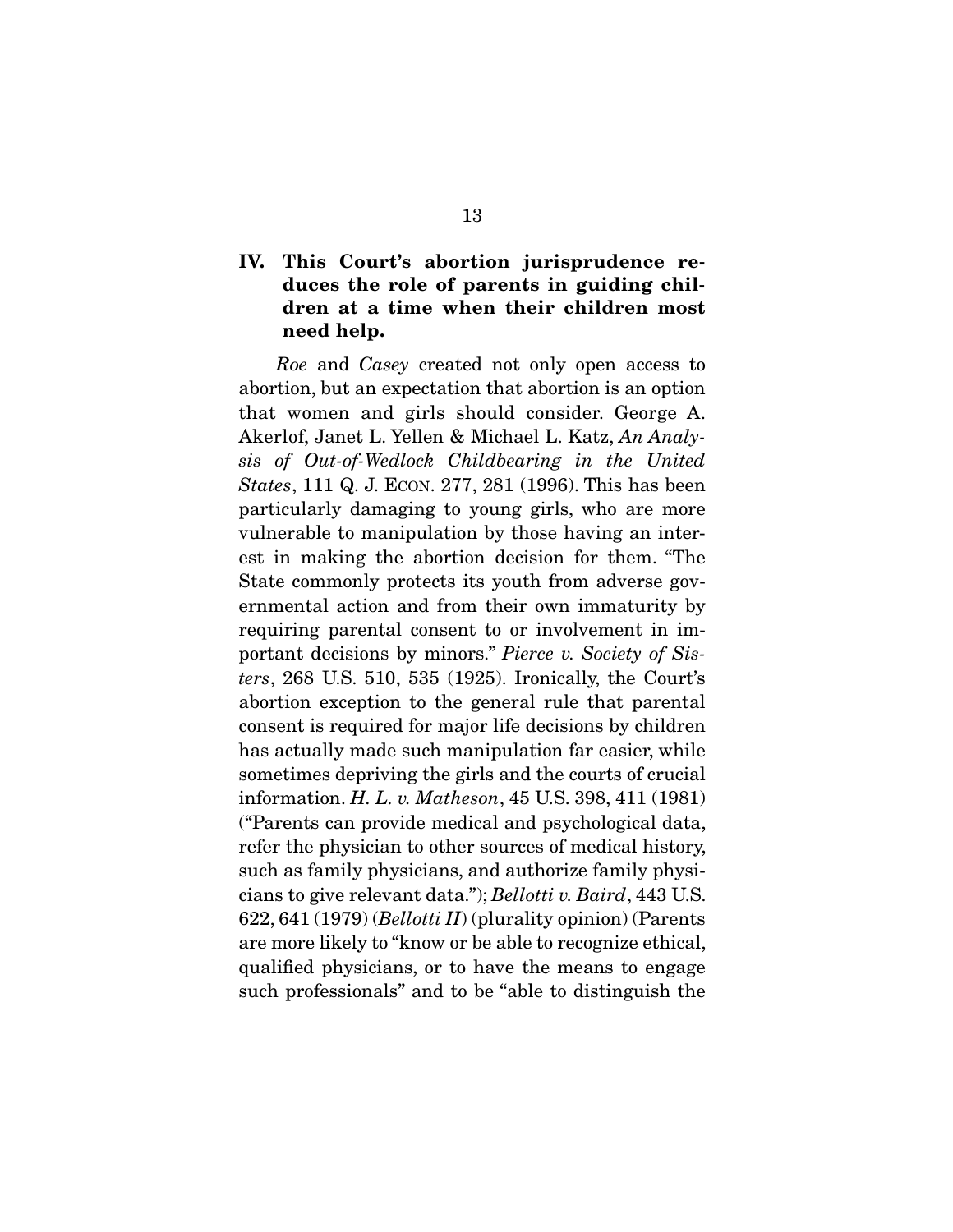competent and ethical from those that are incompetent or unethical."); Planned Parenthood Ass'n of Kansas City, Mo., Inc. v. Ashcroft, 462 U.S. 476, 489 (1983) ("[N]ot all abortion clinics, particularly inadequately regulated clinics, conform to ethical or generally accepted medical standards . . . The Sun-Times of Chicago . . . disclosed widespread questionable practices in abortion clinics in Chicago.") (citing Pamela Warrick & Pamela Zeckman, The Abortion Profiteers, CHI. SUN-TIMES, Special Reprint 1978, at 25–26)).

 This Court has described parents' right to care for their children as "perhaps the oldest of the fundamental liberty interests recognized by this Court." Troxel v. Granville, 530 U.S. 57, 65 (2000) (overturning Washington visitation statute which unduly interfered with parental rights). See also Moore v. East Cleveland, 431 U.S. 494, 503 (1977) (plurality opinion) ("[T]he institution of the family is deeply rooted in this Nation's history and tradition.").

 More directly relevant to this case, the Court has opined:

[P]arents generally "have the right, coupled with the high duty, to recognize and prepare [their children] for additional obligations." Surely, this includes a "high duty" to recognize symptoms of illness and to seek and follow medical advice. The law's concept of the family rests on a presumption that parents possess what a child lacks in maturity, experience, and capacity for judgment required for making life's difficult decisions.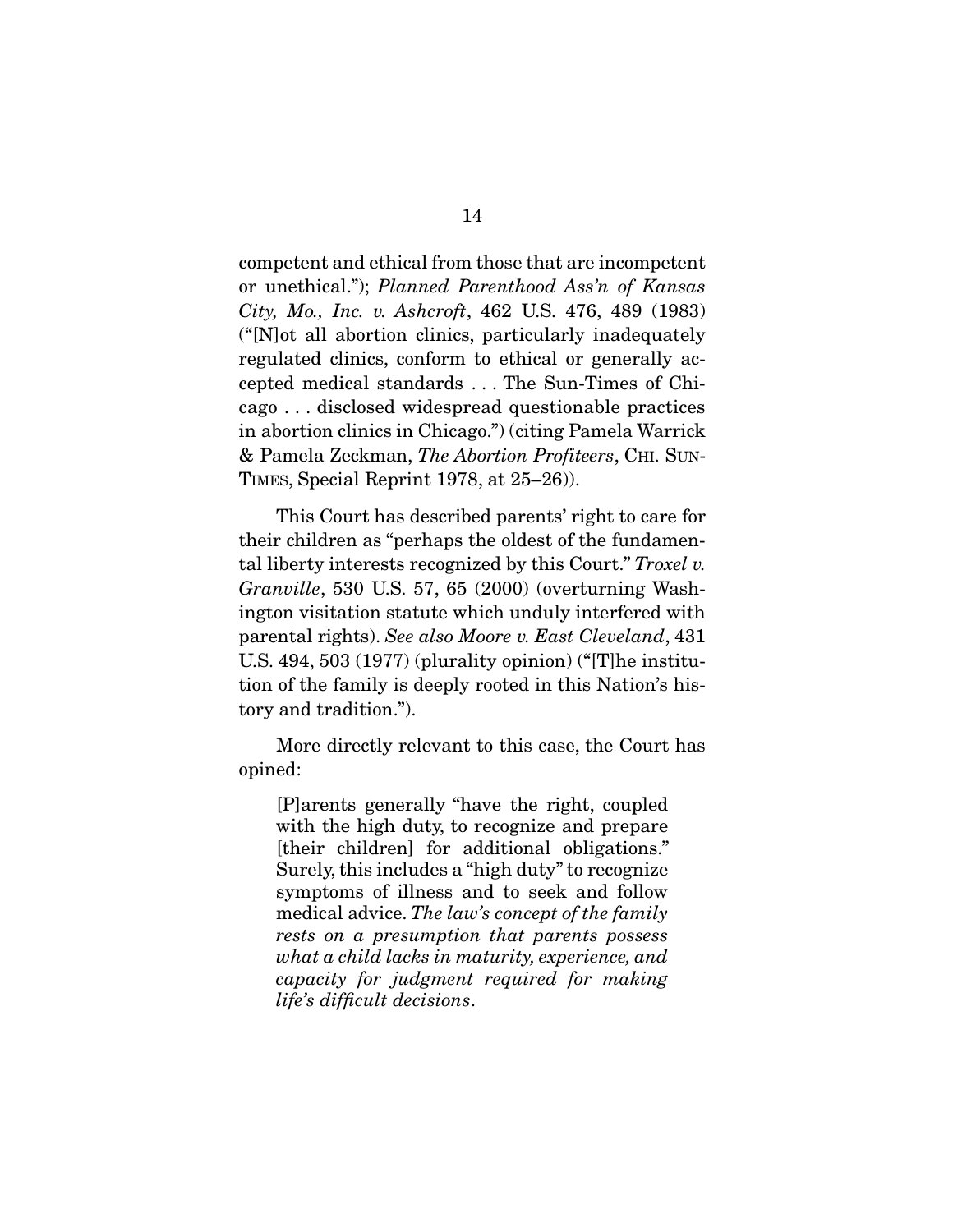Parham v. J.R., 442 U.S. 584, 602 (1979) (emphasis added) (rejecting the claim that minors had right to adversarial proceeding prior to commitment for treatment related to mental health by their parents).

 Pregnancy also benefits greatly from medical care and advice. And, given the Court's pronouncement in Parham, and this Court's historical protection of parental involvement in the medical care of their children, most Americans would expect parental involvement to be unquestionable. $^2$ 

<sup>2</sup> For almost forty years opinion polls have consistently reflected nearly 70% of the American public support parental consent or notification laws. See, e.g., Abortion, GALLUP, https:// news.gallup.com/poll/1576/abortion.aspx (last visited July 28, 2021) (finding that 71% favor requiring parental consent for abortion "for women under 18"); PEW RSCH. CTR. FOR THE PEOPLE AND THE PRESS, ABORTION AND THE RIGHTS OF TERROR SUSPECTS TOP COURT ISSUES (Aug. 3, 2005) (finding that 73% favor requiring parental consent prior to a minor obtaining an abortion); GALLUP/ CNN/USA TODAY POLL, ABORTION (Jan. 15, 2004) (finding that 73% favor requiring parental consent for abortion "for women under 18."); CBS NEWS/NY TIMES POLL (Jan. 15, 1998) (finding that 78% favor requiring parental consent before a girl under 18 years of age could have an abortion); AMERICANS UNITED FOR LIFE, ABOR-TION AND MORAL BELIEFS, A SURVEY OF AMERICAN OPINION (1991); WIRTHLIN GROUP SURVEY, PUBLIC OPINION, MAY-JUNE 1989, LIFE/ CONTEMPORARY AMERICAN FAMILY (December, 1981) (finding that 78% of those polled believed that "a girl who is under 18 years of age [should] have to notify her parents before she can have an abortion"). See also Stephanie Ebbert, Poll Finds Support for and Discomfort with—Expanding Abortion Access in Mass., Bos. GLOBE (Dec. 11, 2020. 4:40 AM), https://www.bostonglobe.com/ 2020/12/11/metro/poll-shows-support-discomfort-with-expandingabortion-access-mass/ (finding that 40% of Massachusetts residents do not support lowering the age of abortion without parental or judicial consent to 16); Renzo Downey, Poll Shows Strong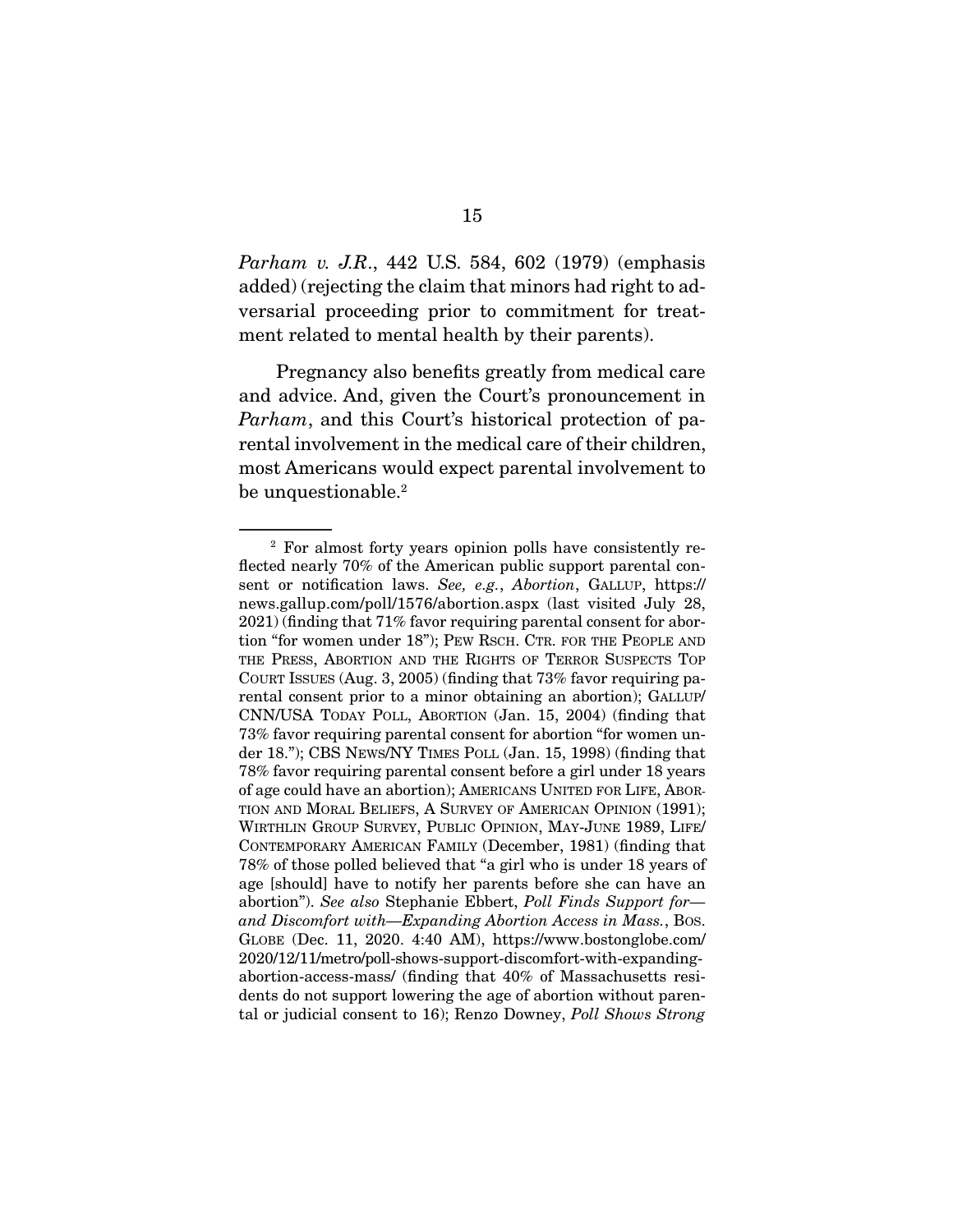Yet, in the wake of Roe, abortion activists challenged the right of parents to guide and care for their minor daughters experiencing unplanned pregnancies. In Bellotti II, the Court echoed the sentiments expressed in Pierce, acknowledging that "minors often lack the experience, perspective and judgment to avoid choices that could be detrimental to them." 443 U.S. 640 (plurality opinion). Yet the Court almost inexplicably rejected its long standing view of parental care and authority: "We therefore conclude that if the State decides to require a pregnant minor to obtain one or both parents' consent to an abortion, it also must provide an alternative procedure whereby authorization for the abortion can be obtained." Id. at 643.

Support for Parental Consent Legislation, FLA. POL. (Feb. 13, 2020), https://floridapolitics.com/archives/319018-parental-consentsupport-at-2-to-1-in-latest-st-pete-polls-survey/ (finding that 63% of Floridians support legislation requiring minors to seek approval from their parents before obtaining an abortion).

Young people also overwhelmingly support legal requirements that a parent be notified or give consent prior to a minor obtaining an abortion. A 2005 poll of one thousand high school seniors revealed that two-thirds believe that "a woman under 18 [should] be required by law to get the permission of a parent before she can have an abortion." HAMILTON COLL. NAT'L YOUTH POLLS & ZOGBY INT'L, GUNS, GAYS AND ABORTION (Jan. 2006), http://www.hamilton.edu/news/polls/HotButtonFinalReport.pdf. A Kaiser Family Foundation/MTV Survey of 603 people ages 18- 24 found that 68% favored laws requiring parental consent prior to performance of an abortion on girls under 18. KAISER FAM. FOUND. & MTV, SEX LAWS: YOUTH OPINION ON SEXUAL HEALTH IS-SUES IN THE 2000 ELECTION (October, 2000), https://www.kff.org/wpcontent/uploads/2000/09/3069-t-young-people-have-mixed-views.pdf.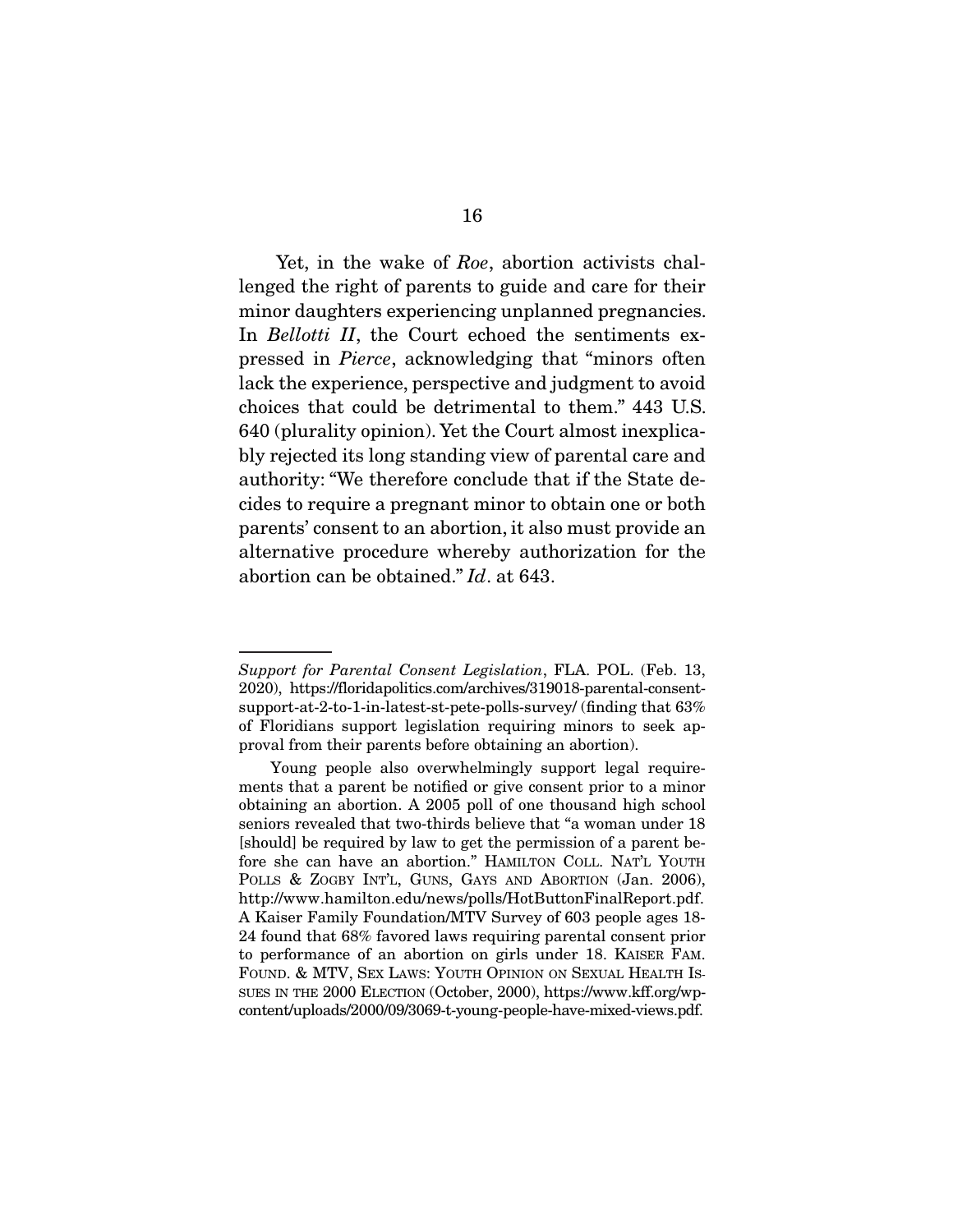The Court thus abandoned its long-standing presumption that parents act in the best interest of their children and invented a constitutional exception unique to the context of abortion that clinics and others who are not acting in a girls' best interest can easily exploit and abuse. No other medical procedure or treatment performed on a minor is subject to such a constitutional limitation on parental authority, absent some showing of parental misconduct or neglect.

 The Court continued undermining long-standing recognition of the foundational nature of parent-child relationships, while depriving young girls of parental protection from exploitation and outside influence that is not in her best interest. In Ohio v. Akron Ctr. for Reprod. Health, 497 U.S. 502 (1990) (Akron II), the Court held that judicial proceedings to bypass parental consent must include a prohibition of the court notifying the minor's parents, guardian, provide closed hearings to preserve the minor's anonymity, and all records must be kept confidential and not be considered public records. Id. at 513.

 While it is not unusual for courts to allow litigants to proceed using a pseudonym, Singleton v. Wulff, 428 U.S. 106, 117 (1976) (noting frequent use of pseudonyms), the prohibition of informing a parent is sui generis. Amici are unaware of any other judicial proceeding in which the question of whether a person will be deprived of his or her constitutional rights can be adjudicated to finality with no notice or opportunity to be heard. See Carey v. Piphus, 435 U.S. 247, 266–67 (1978) (procedural due process protects from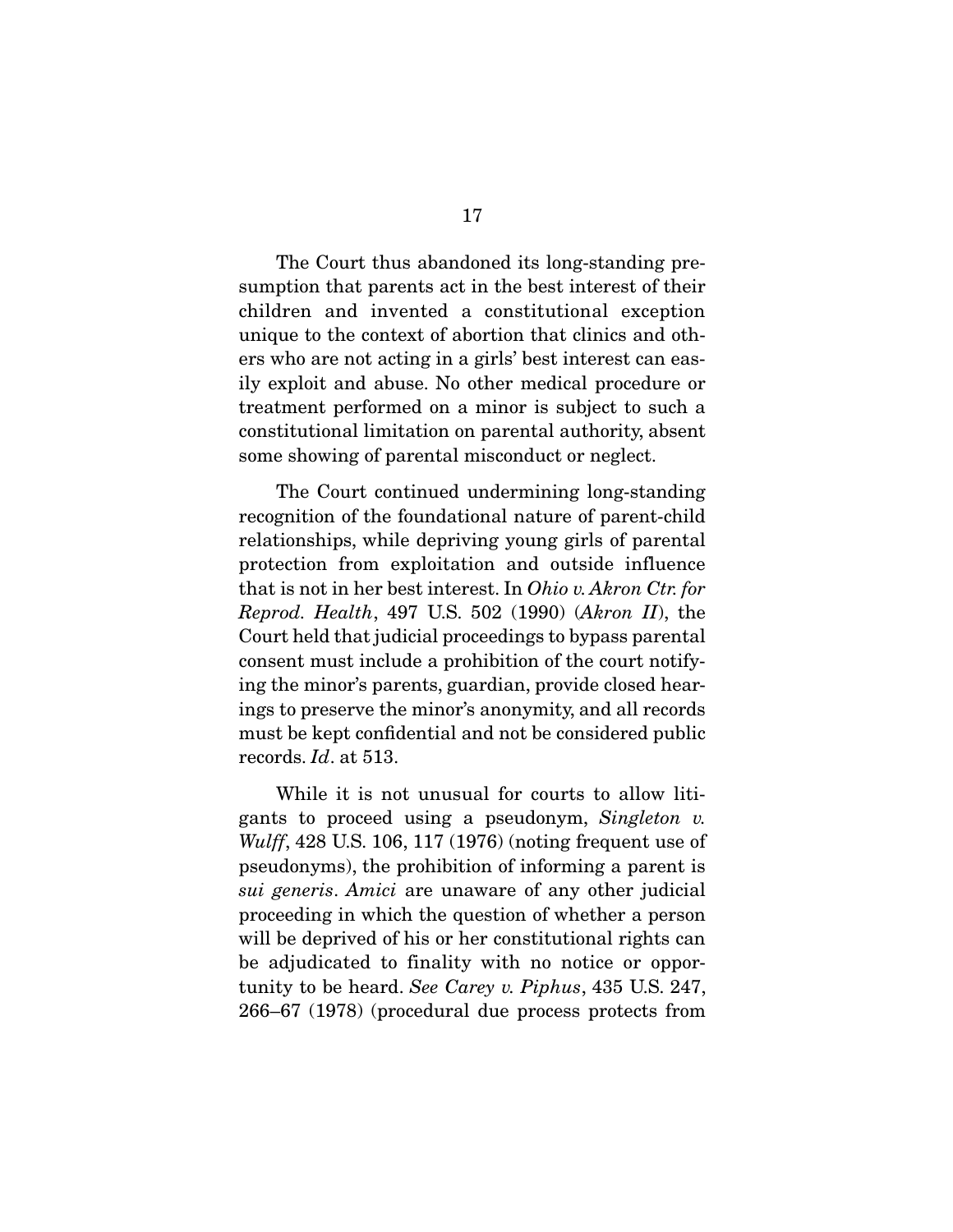the mistaken or unjustified deprivation of life, liberty, or property); Fuentes v. Shevin, 407 U.S. 67, 81 (1972) (even temporary deprivation of property requires notice and opportunity to be heard); Stanley v. Illinois, 405 U.S. 645 (1972) (statute depriving unmarried fathers of the care and custody of children without any showing of the father's unfitness violated due process).

 In contexts outside abortion, this Court has emphasized that parents' relationship with their children is not only constitutionally protected, but entitled to the highest levels of procedural safeguards. Santosky v. Kramer, 455 U.S. 745, 758 (1982) ("In parental rights termination proceedings, the private interest affected is commanding; the risk of error from using a preponderance standard is substantial; and the countervailing governmental interest favoring that standard is comparatively slight.") (emphasis added). Yet abortion jurisprudence teaches that the weightiest decision a young girl is likely ever to make, irrevocably affecting both the life of the unborn child and her own long-term mental, emotional, and physical health, is one from which her parents are uniquely excludable.

 It is heartbreaking to imagine being the parent of a young girl facing an unexpected pregnancy who resolves to "go it alone" because she can't bear to disappoint her parents. Yet, with judicial bypass available, it is reasonable to assume that some girls will make exactly that mistake, sometimes at the urging of a boyfriend, and often with the aid of the abortion provider.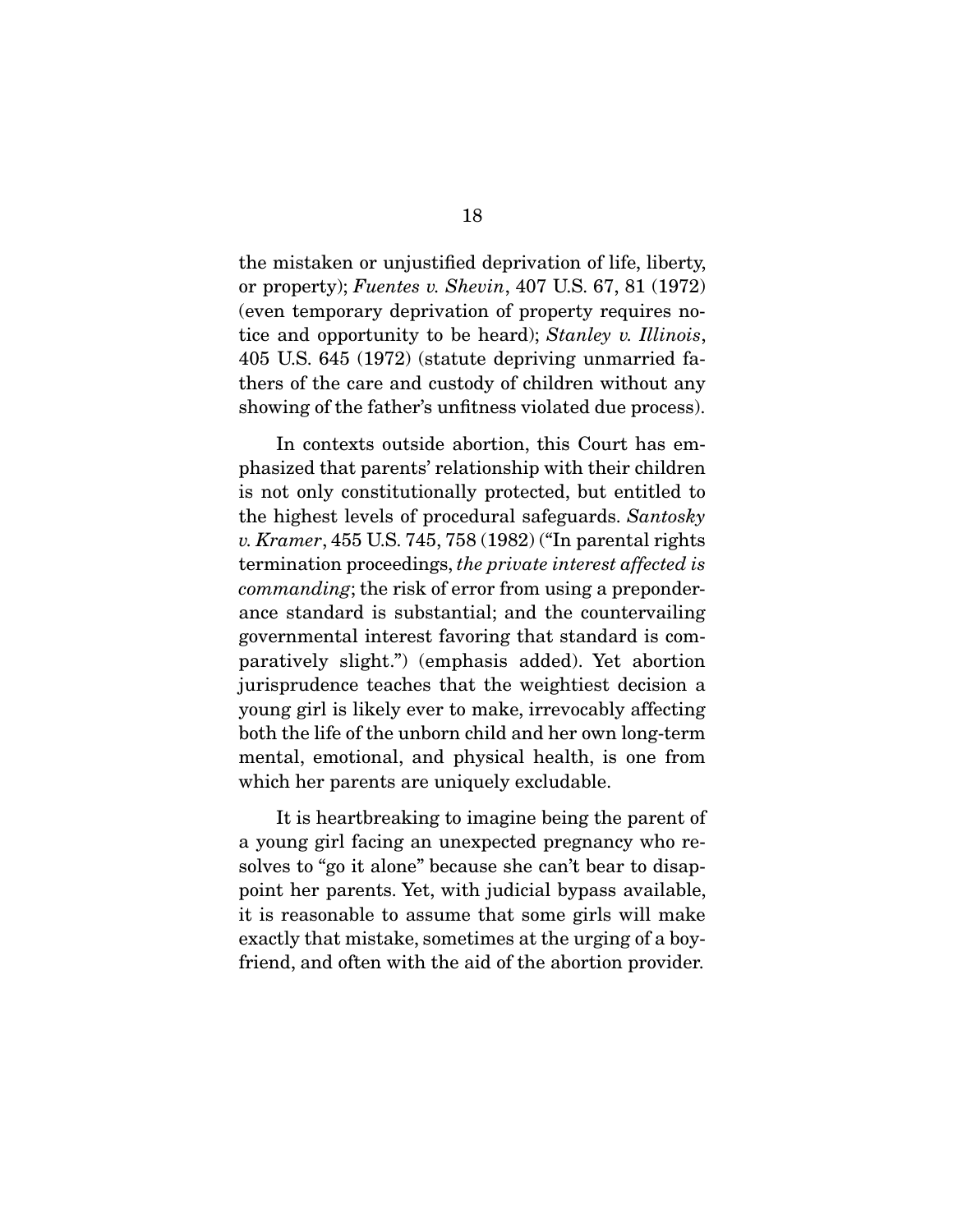Santosky protects the rights of all parents, even those who are ultimately found unfit, while Bellotti II and its progeny deprive even the best parents of notice and their right to be heard when their daughter wants a secret abortion. This Court's departure through its abortion jurisprudence from the law's traditional protection of life and family continues to fundamentally undermine and damage the parent-child relationship.

Unsurprisingly, this Court's disregard of parents' rights relating to their pregnant daughters has encouraged public officials in some areas to similarly disregard the foundational importance of parent-child relationships. For example, in 1983, former California Attorney General John K. Van de Kamp issued an opinion concluding that this provision permits schools to "excuse a pupil from regularly scheduled classes to obtain medical services, including an abortion", and that schools "are under no legal duty to notify the parents or guardian of a public school pupil who is excused from school early to obtain medical services. . . ." 66 Op. Cal. Att'y. Gen. 244 (1983) (emphasis added). In response to this opinion, California Education Code § 46010.1 reversing his decision was promptly passed.

 In some jurisdictions, school districts have been sued for secretly facilitating students' abortions. For example, in Arnold v. the Board of Educ., 880 F.2d 305 (11th Cir. 1989), a federal court of appeals reinstated the claim by parents that a school district had violated the parents' constitutional rights by assisting their daughters in procuring an abortion and refraining from discussing the matter with the parents. While the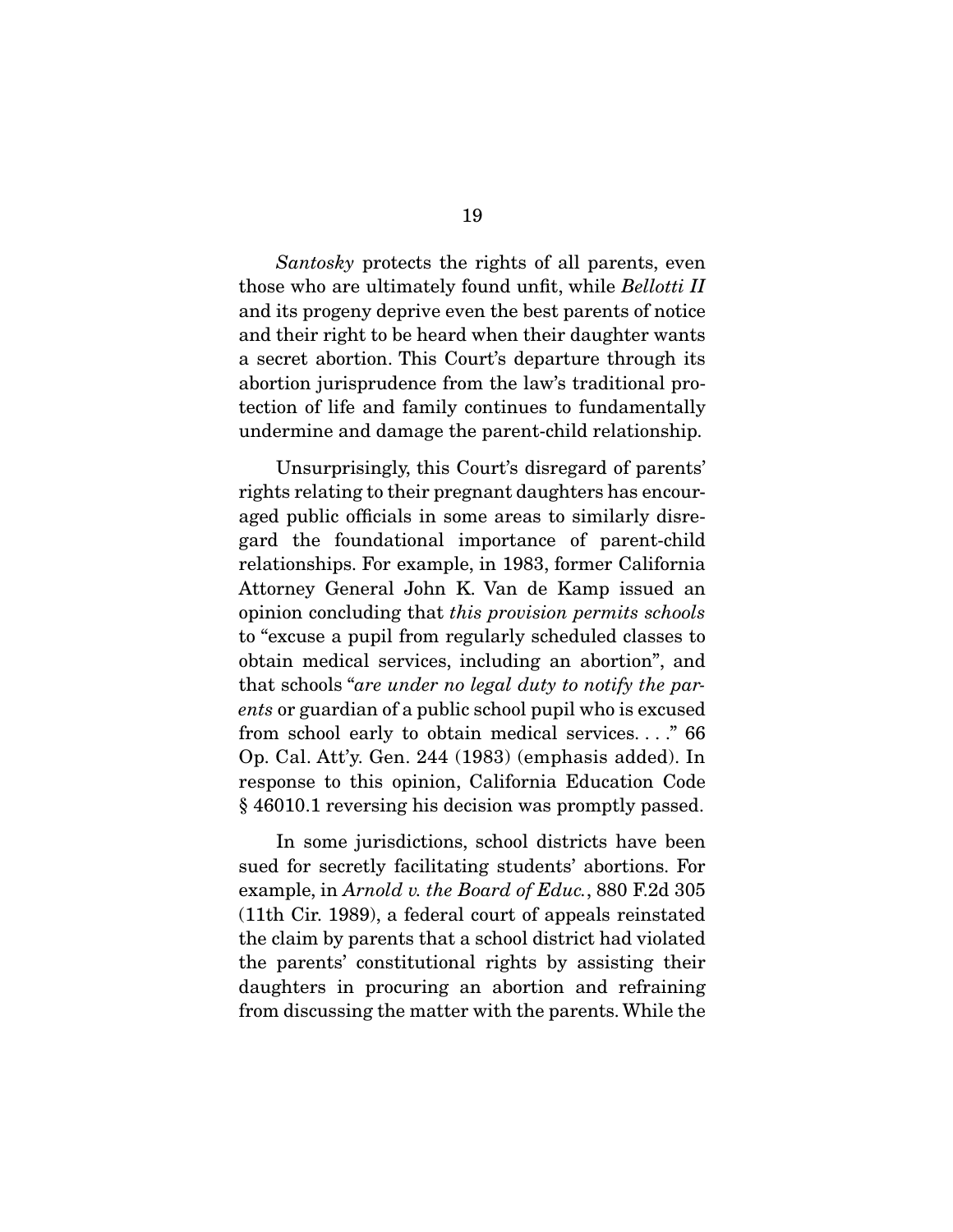complaint alleged that the school district's actions were unlawful, they are the predictable consequence of current abortion jurisprudence, which diminishes the role of parents in these crucial life decisions, and the Court's regrettable reordering of parent-child relationships.

### **a. Coerced abortions result in their own harms to women.**

As discussed earlier, pressure and coercion to abort are common. For example, one study reported that 31% of women made their pregnancy-option decision based on persuasive messages from others. Jacquelyn A. Harvey-Knowles, An Examination of Women's Decision-making Processes During Unplanned Pregnancy, 13 QUAL. RSCH. REP. COMMC'N 80 (2012). The adverse psychological impact of coerced abortions is one of the rare areas of agreement between mental health professionals, regardless of the professional's stance on abortion generally. See David C. Reardon, The Abortion and Mental Health Controversy: A Comprehensive Literature Review of Common Ground Agreements, Disagreements, Actionable Recommendations, and Research Opportunities, 6 SAGE OPEN MED. (2018), https://www. ncbi.nlm.nih.gov/pmc/articles/PMC6207970/.

 The most frequently reported long-term effect of abortion, particularly among those who had been coerced to abort, is a prolonged feeling of guilt. Fantasies involving the aborted fetus were the second most frequently mentioned long-term experience. Half of the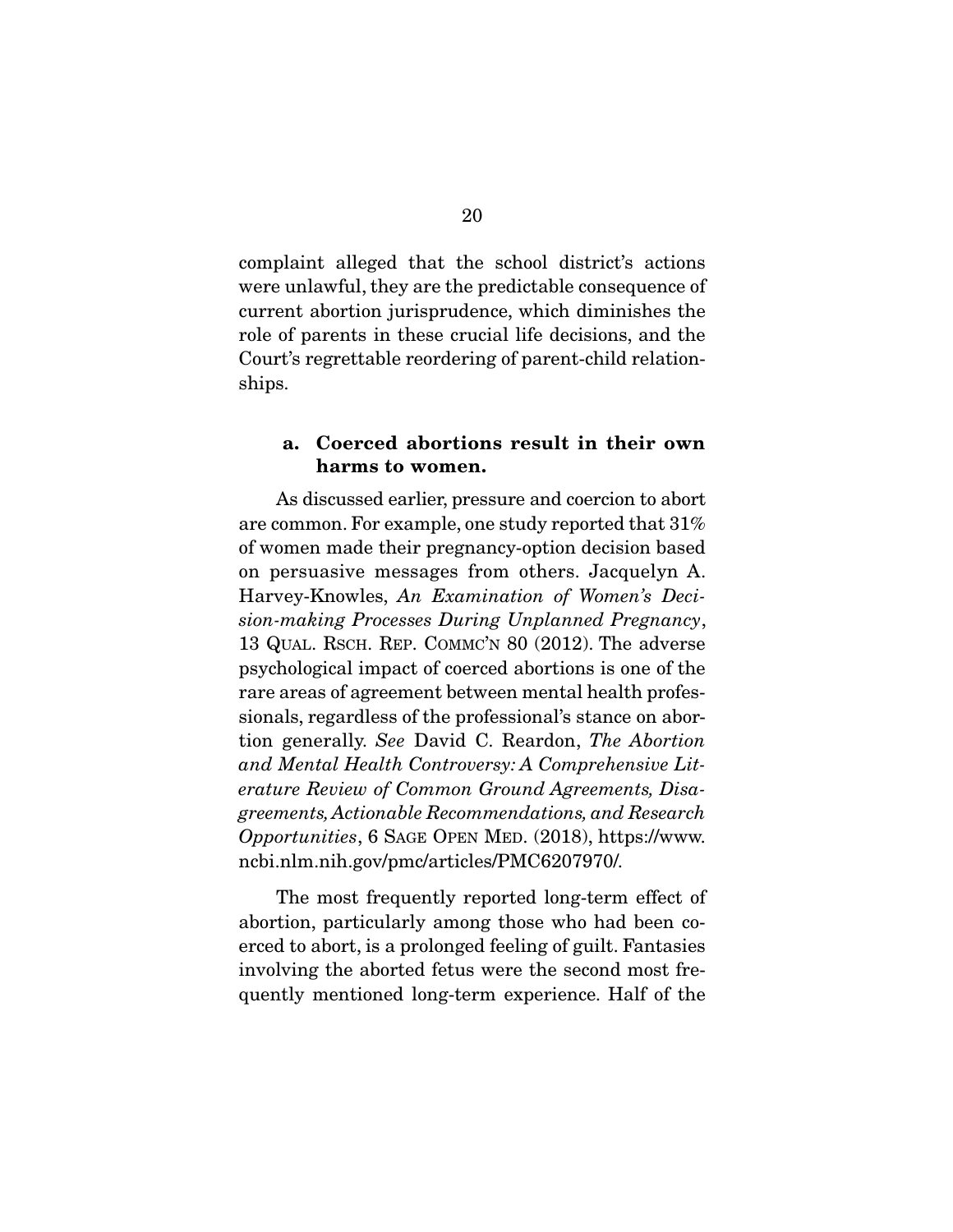participants referred to their abortions as "murder" and 44% voiced regret about their decision to abort. Other long-term effects included depression (44%), feelings of loss  $(31\%)$ , shame  $(27\%)$ , and phobic responses to infants (13%). For 42% of these women, the adverse psychological effects of abortion endured over 10 years. D. Brown, T.E. Elkins & D.B. Larson, Prolonged Grieving After Abortion: A Descriptive Study. 4 J. CLINICAL ETHICS 118 (1993).

 This Court should overrule Roe and Casey, based on the harms society has experienced over the last fifty years.

As the *Casey* plurality observed, "minors will benefit from consultation with their parents and children will often not realize that their parents have their best interests at heart." 505 U.S. at 895 (plurality opinion). As noted earlier, in *Bellotti II* this Court recognized that "minors often lack the experience, perspective, and judgment to recognize and avoid choices that could be detrimental to them." 443 U.S. at 635. The decision to abort a child is "one that for some people raises profound moral and religious concerns." Id. at 640. In the vast majority of cases, pregnant girls need and benefit from parental involvement, just as they do with any other condition that involves their physical and emotional health.

It is only due to the distortions that Roe v. Wade, and its progeny like *Bellotti II*, introduced into American law that good parents can now be secretly deprived of their rights to guide, protect, and care for their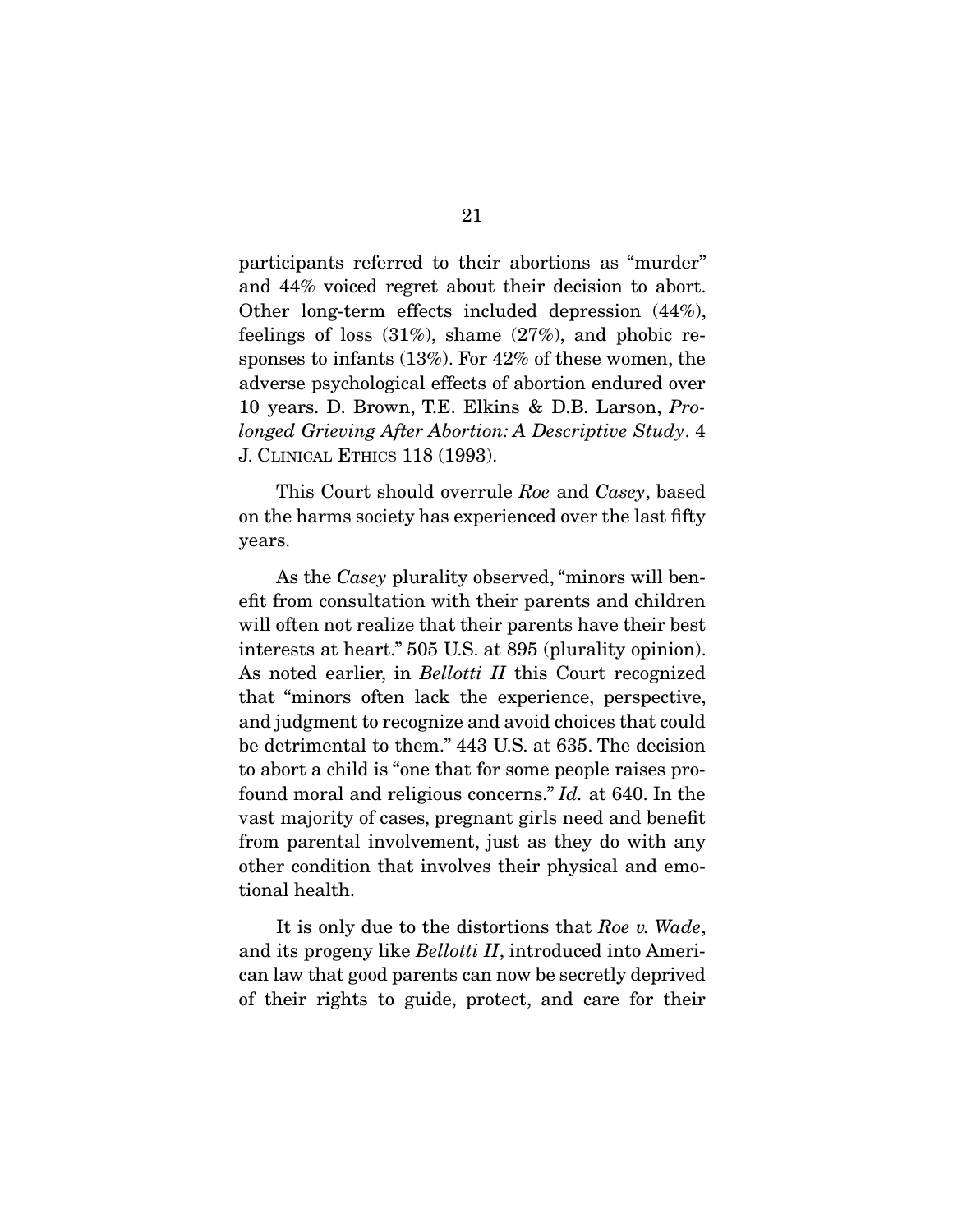daughters during such a stressful time in their daughters' lives.

Roe v. Wade and Planned Parenthood v. Casey should be overturned, and this Court should repudiate the harmful precedents requiring societal indifference to women's decisions to bear a child and restore the rights of parents to guide and protect their daughters in the same manner they do for any other medical condition.

### **V.** *Roe* **has led to increased sexual activity by minors, often resulting in grave harm.**

Roe and Casey's legacy of reliance on abortion has resulted in dramatic increases of sexual activity among adolescents, including sex between minors and adults, fostering a variety of social problems including increased sexual assaults, pregnancy, and coerced abortions.

## **a.** *Roe* **reflected and accelerated changing social norms that has resulted in increasing sexual assault on girls by adult men.**

Tragically, since Roe was decided, many teens who have obtained abortions have become pregnant as the result of statutory rape. National studies reveal "[a]lmost two thirds of adolescent mothers have partners older than 20 years of age." See NAT'L CTR. FOR HEALTH STAT., DHHS Pub. No. (PHS) 95-1257, REP. TO CONG. ON OUT-OF-WEDLOCK CHILDBEARING (1995),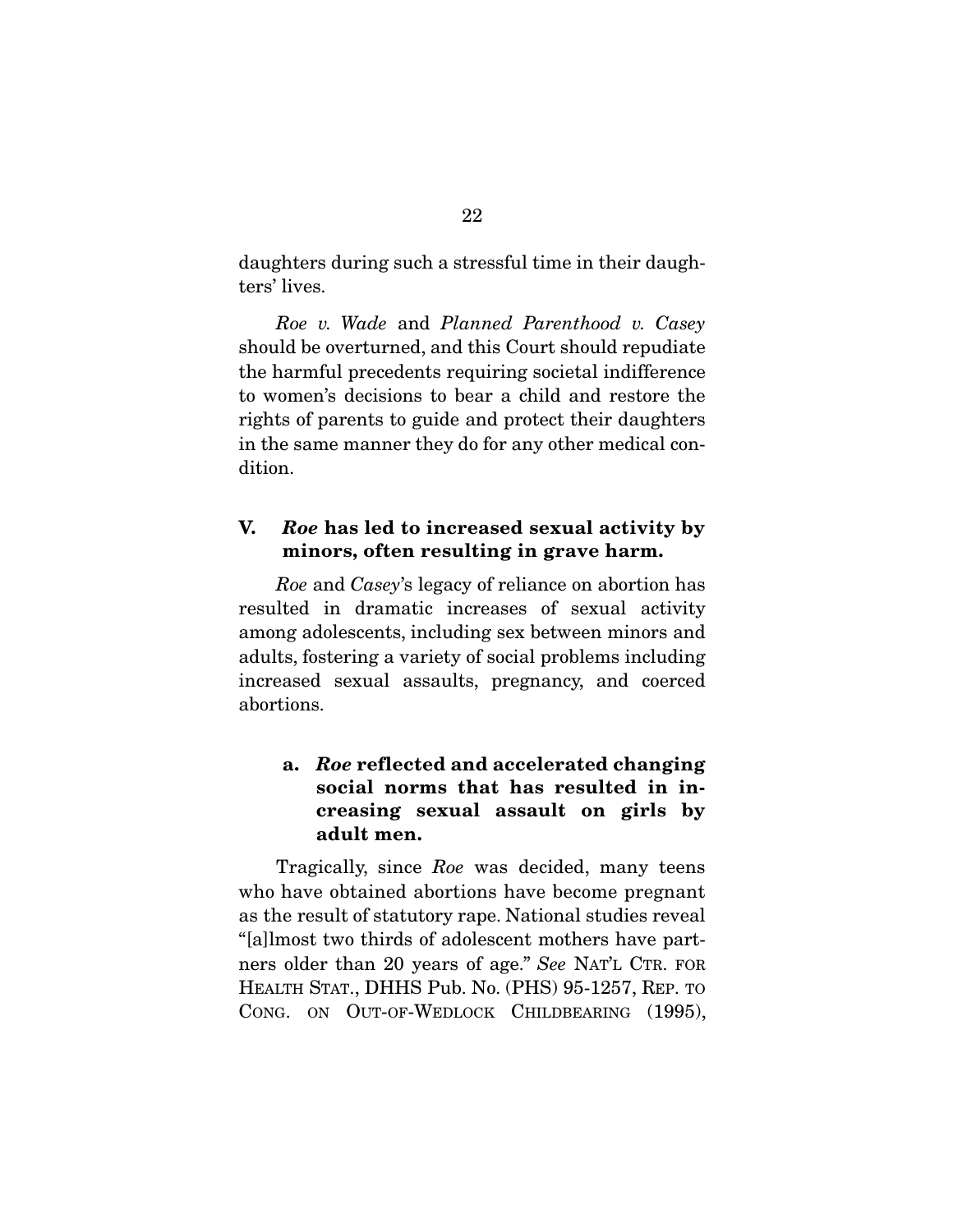http://www.cdc.gov/nchs/data/misc/wedlock.pdf. "In fact, data indicate that, among girls [whose first sexual encounter occurred before the age of 14 or younger when they first had sex, the majority of these first intercourse experiences were nonvoluntary. Evidence also indicates that among unmarried teenage mothers, two-thirds of the fathers are age 20 or older, suggesting that differences in power and status exist between many sexual partners." Id.

 Committees of Congress have heard repeated testimony of young girls who had been coerced into obtaining abortions to hide a sexual relationship with an adult man. Child Interstate Abortion Notification Act: Hearing on HR 748 before the Subcomm. on the Constitution, H. Comm. on the Judiciary, 109th Cong. (2005) (statement of Marsha Carroll). The frequency of adult men impregnating teens is documented in Michael Males, Teens and Older Partners, ReCAPP (2004), http://recapp.etr.org/recapp/index.cfm?fuseaction= pages.TheoriesDetail&PageID=393#ageGap. Prior research by Dr. Males revealed that:

71%, or over 33,000, were fathered by adult post-high-school men whose mean age was 22.6 years, an average of 5 years older than the mothers.... Even among junior high school mothers aged 15 or younger, most births are fathered by adult men 6–7 years their senior. Men aged 25 or older father more births among California school-age girls than do boys under age 18.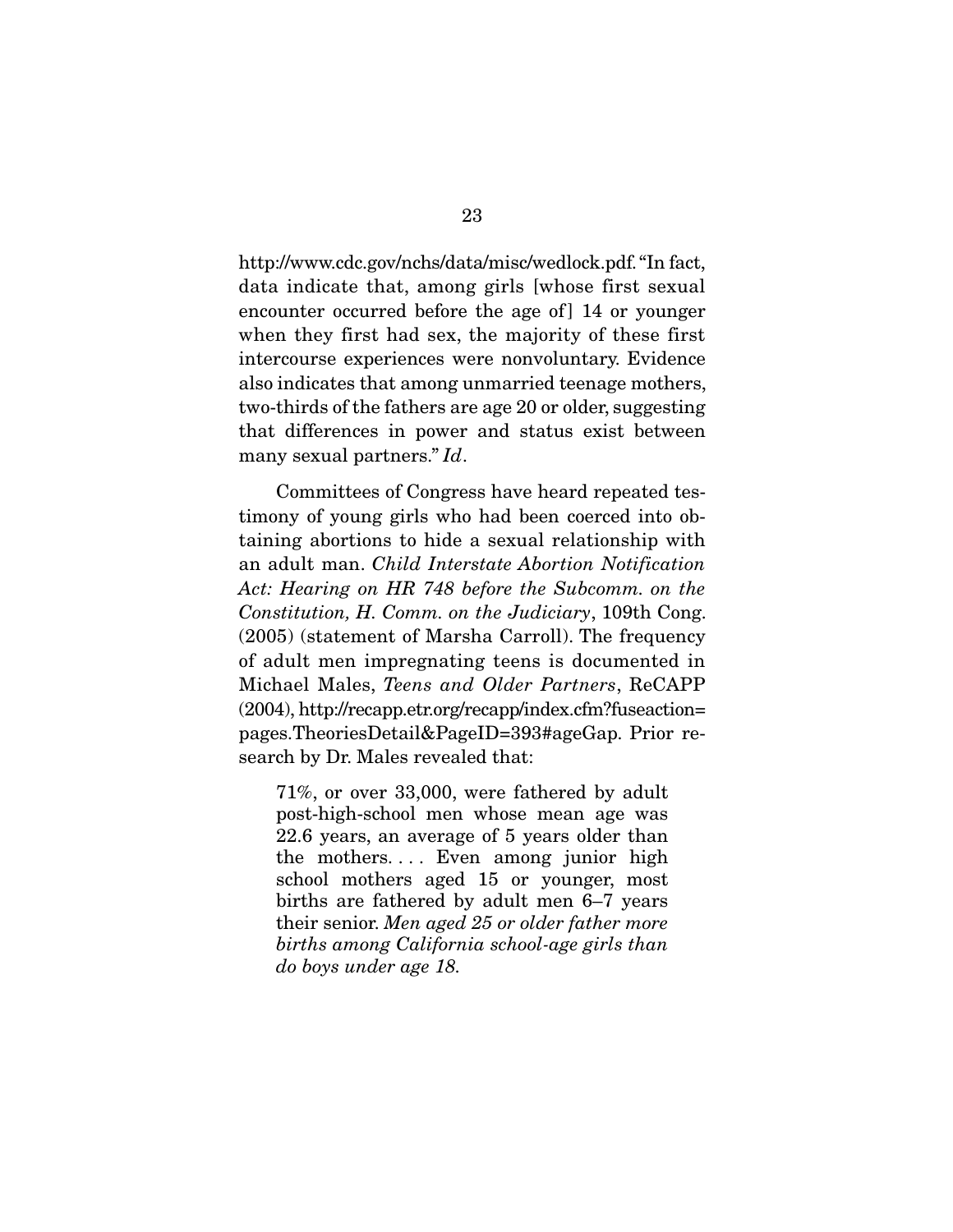Michael Males, Adult Involvement in Teenage Childbearing and STD, 346 LANCET 64 (1995) (emphasis added).

 A survey of 1500 unmarried minors having abortions revealed that among minors who reported that neither parent knew of the abortion, 89% said that a boyfriend was involved in deciding or arranging the abortion (and 93% of those 15 and under said that a boyfriend was involved). Stanley K. Henshaw & Kathryn Kost, Parental Involvement in Minors' Abortion Decisions, 24 FAM. PLAN. PERSP. 196 (1992). Further, 76% indicated that a boyfriend helped pay the expenses of the abortion. Clearly, several young girls who obtained abortions without their parents' knowledge were encouraged to do so by a sexual partner who could be charged with statutory rape, and who feared that the continuation of the pregnancy would lead inevitably to the discovery of the crime. Roe and its progeny are the catalyst to these social atrocities, protecting men who would otherwise be criminally charged. Roe has turned statutory rape laws designed to protect young women into a license to cover up crimes against them.

 $\overbrace{\hspace{2.5cm}}^{\bullet}$   $\overbrace{\hspace{2.5cm}}^{\bullet}$